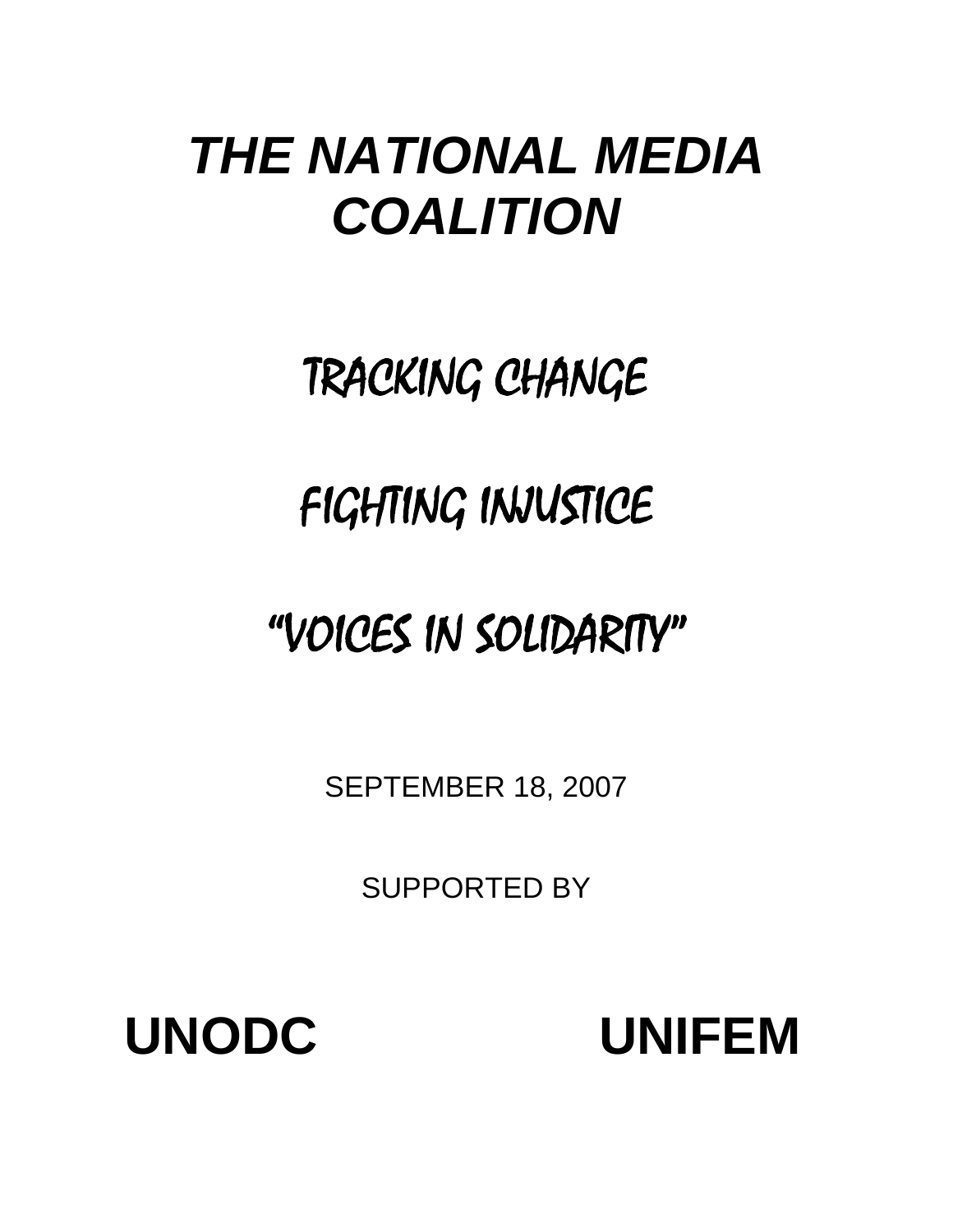## *TRACKING CHANGE FIGHTING INJUSTICE – VOICES IN SOLIDARITY SEPTEMBER 18,2007, INDIA HABITAT CENTRE*

*Ms Mohuya Chaudhuri Chairperson , Media Coalition* welcomed All the Honourable Guests and Dignitaries and in her Key note address said that said that the Coalition has since the last Year and Half has done tremendous work . She said that the Members of the Coalition which is spread across the country have a commitment which they have made to themselves i.e. commitment to cover developmental issues.



*(Ms Mohuya Chaudhuri , Chirperson Media Coalition speaking at the Inagura session)* 

National Coalition of Media Persons to Fight Against Gender Violence, Human Trafficking and HIV/AIDS is a civil society partnership initiative between Media and Civil Society to commit themselves for a unified fight against some of the dangers that loom large upon our society/ country. The coalition is a step to join hands, and strengthen and intensify the efforts of two

important stakeholders, in fighting the injustice, prevailing in society and in affecting transformation of society in manner to move ahead for a more democratic, Rights based, just and equitable society. Media the fourth pillar of democracy is an important stake holder in protection and promotion of Rights, exposing and fighting injustice, giving directions to social forces and shaping the social aspirations and patterns. Its contribution to the society are uncountable and its role invaluable. Today the liberalized and free media has emerged as one of the most powerful tool to fight socio-political evils/ injustice, affect empowerment and facilitate development.

The coalition aspires to channelize and streamline the immense potential of media power to inform, empower, train the masses to make them realize their 'Right' claims and 'Responsibilities' so as to enable them to stand, and assert their 'Rights' and claim justified position in society as a valuable individual and responsible citizens. The coalition looks forward to initiate and practice a new mode of media and public interactions at the grassroots level; where, the responsibility of media does not remains confine to reporting of the fact and situations but to affect transformations by enriching and benefiting the masses by consistently bringing to them an opportunity to interact and work together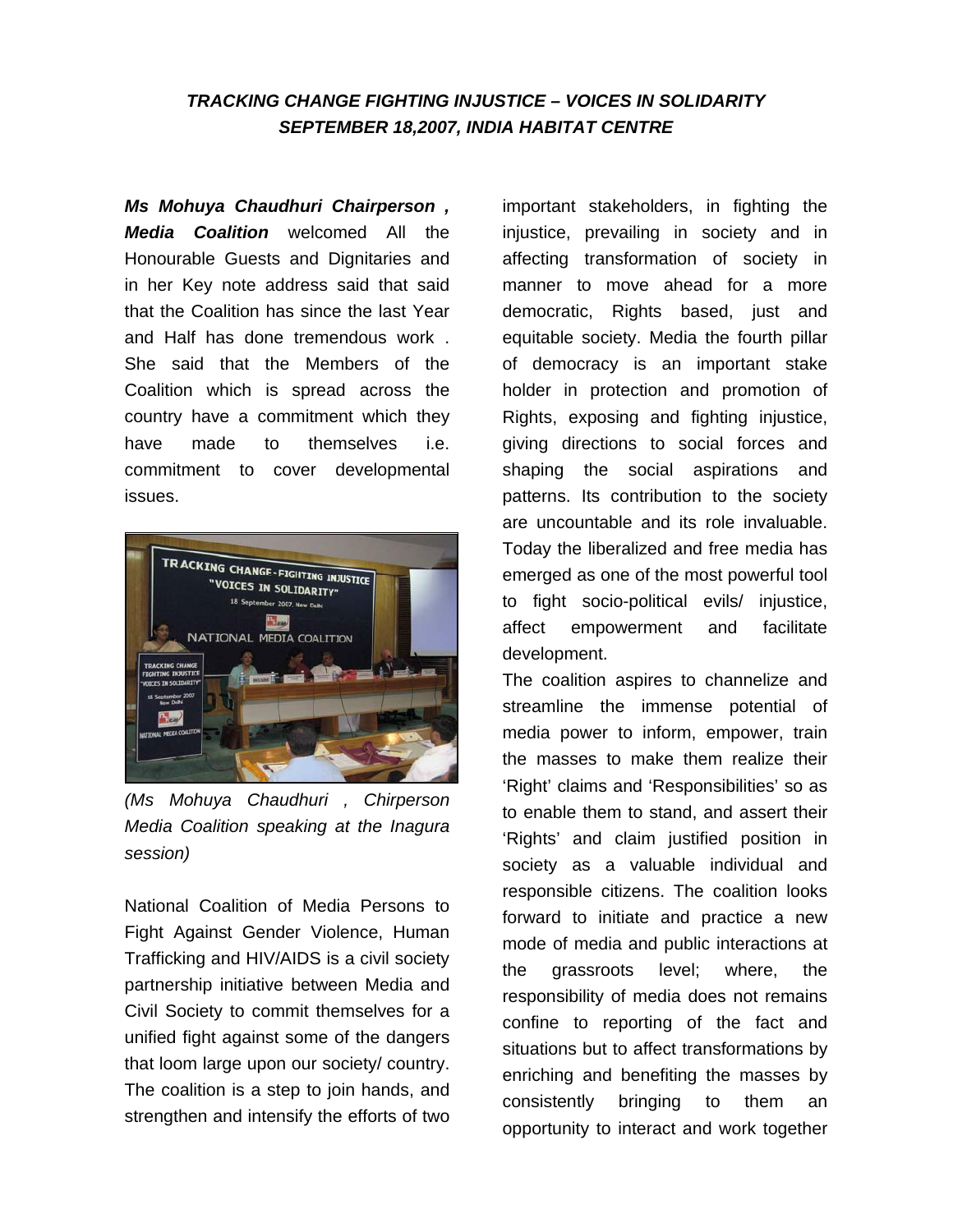with the most liberal, democratic, aware and alert sector of the modern democracy setup.

Through the coalition media as a frontrunner, aims at taking together the important stakeholders of Rights, in pursuing the dreams of democratic society based on Rights, Equity and Justice and to not only learn from them the basic problems at grassroots in realizing the dream but also involving them and their real aspirations in the process.

It aims at creating a unified national level platform of media persons to act with masses, social activists/ organizations, government and international bodies. It aspires to augment and reinforce the ongoing efforts of different stakeholders in a collaborative and effective manner, by intensely charging of the atmosphere, enhancing the capacities of different stakeholders, infusing sense of responsibility in each and every, causing action to happen and ensuring accountability; in relation to Gender violence/discrimination at various level of socio-political and economic life, trafficking of human beings and HIV/AIDS.

She said that the National Media Coalition is committed to cover stories on Gender Based Violence and Female Foeticide was one of the Issues which is on a priority list . She gave a example as to how a story done by Coalition Member Neelam Raj was mentioned in the Judgement delivered by the Palwal

Judge while spelling out India's first conviction on Female Foeticide

*Ms Archana Tamang of UNIFEM* shed light upon the role of UNIFEM as an Activist born out of women movement and its desire to maintain its identity as promoter of 'Gender Equality' by 'responding to the needs of women' in ever changing perspectives. She stressed upon the combating strategies focusing upon the opinion leaders and 'gate keepers' of the society/community, who control the way to minds of women and children. She briefed the Guests about the Anti Trafficking Initiatives of UNIFEM Family



*(Ms Archana Tamang of UNIFEM and at the Media Coalition Inagural Session)* 

She also Highlighted the pains and struggle the Media persons have put in to form this coalition and assured that UNIFEM will continue mentoring and supporting the Coalition. She explained how the concept took shape as a series of meetings across the country supported by UNIFEM. She congratulated all the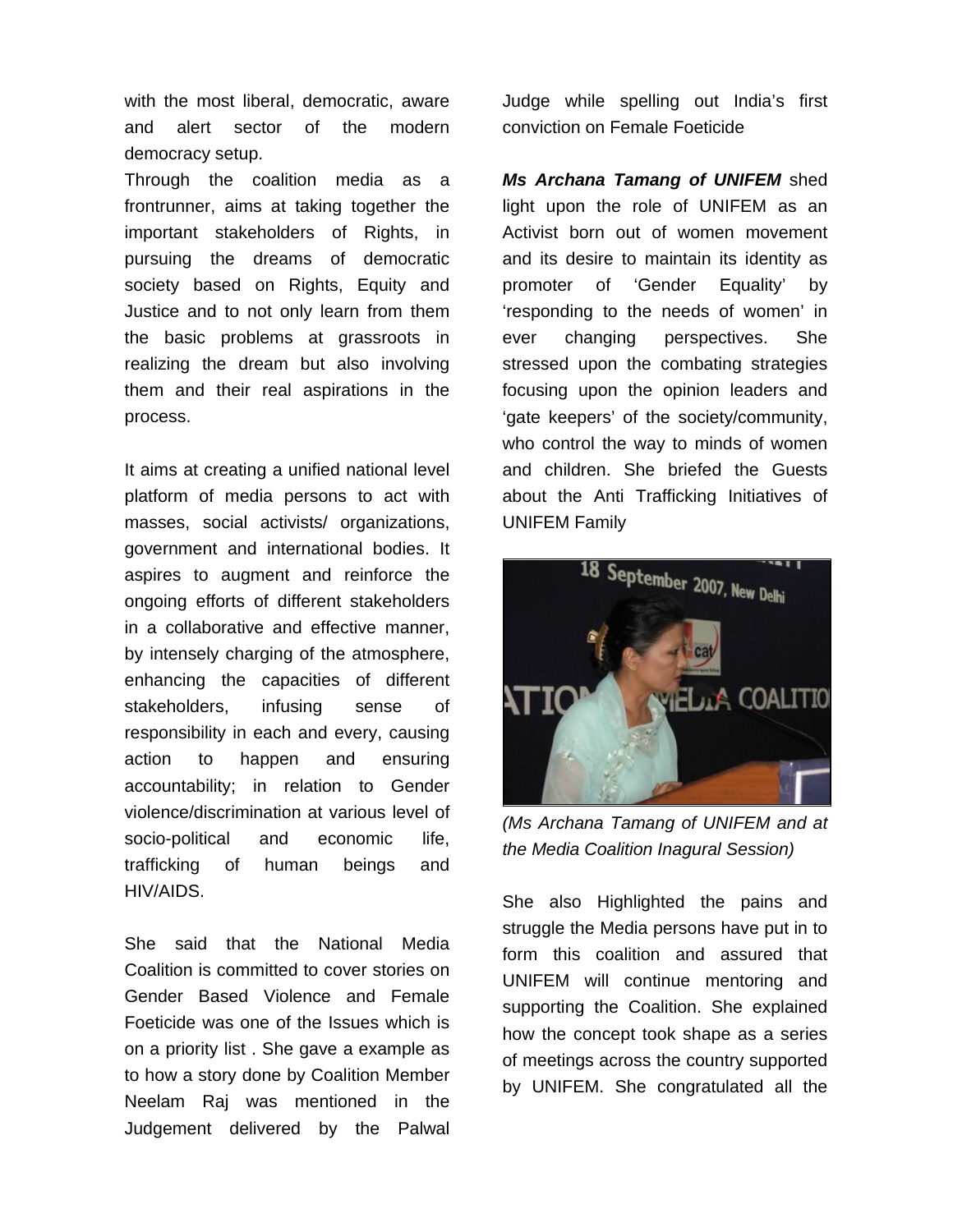Media persons for the First Anniversary of The Coalition.

In the end of her address Ms.Archana Tamang calling upon everyone to come together and fight She by her unique way of addressing took the hearts of the participants in Journey of victims of Trafficking who have been caught in forced Marriage , showing them various brutal form of exploitation of innocents and helpless for different purposes. In this she mentioned the story of Tripala who had been sold to a family in Haryana as a Forced Bride and was killed by the husband as she refused to sleep with her brother in law . Obviously this is one of the important Ramifications of Female Foeticide .

She made an compassionate appeal that trafficking involving sexual exploitation and violation of Dignity & of Human Rights, even if there is one case it is too much and calls for action. She said that Foeticide and Human Trafficking is a major crime control issue and all Govt agencies, Ngo, Civil Society Inter Govt Agencies should join hands to combat this menace. It is about inclusion and participation of vulnerable, excluded sections of the society, women and children. She further expressed the concern UNIFEM for addressing the needs of the survivors through *'age & gender specific responses'* designed and planned through and in consultation with various partners. She also highlighted the 'need to restore and build the selfesteem' of the victim and to address her

'need to belong', to her country, her society, her community, her family etc. She said that the National Media Coalition and the NGOs are all united to fight these gender based crimes in a rights based perspective. In work against gender based violence, one factor that perpetuates discrimination is indifference. Outrage must permeate every level of society to change this indifference. The Media can play a vital role in changing mindsets, for they are the opinion formers that can provide the means for the public to become sensitive to the issues of concern.

## *Keynote address of Mr Gary Lewis, UNODC at National Media Coalition Meet*

Thank you for inviting me to take part in this meeting of the National Media Coalition First Anniversary That crime is called human trafficking. It is a crime that shames us all.

Victims of Human Trafficking suffer unimaginable pain. Their lives are for sale - auctioned off to the highest bidder for sexual and commercial exploitation. More often than not, the victims are children and young women. In a perverse commercialization of humanity, these people - these human beings - are used like products and then simply thrown away. Tossed aside. They are disposable people.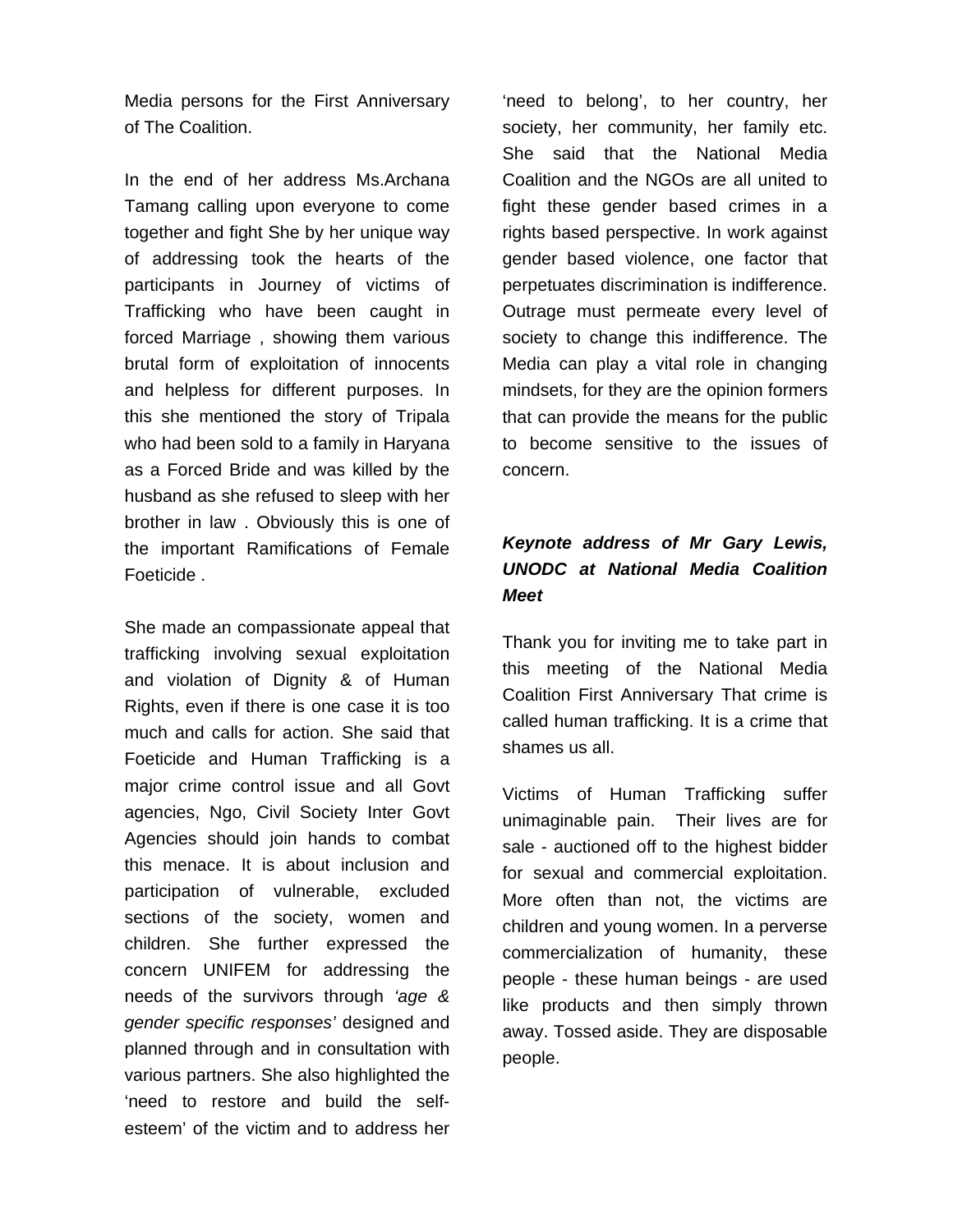

*(Mr Gary Lewis of UNODC at the Inagural session)* 

The United Nations Office on Drugs and Crime, the Office that I work for, estimates that the number of victims is in the millions. The profits made - in the billions of dollars. In India itself - in this ancient land where I am privileged to live and work with a small dedicated team tens of thousands of women and children are trafficked for the purpose of sexual exploitation **every year.**

What shocks me is that so many people remain unaware of all this. If we aren't seeing it, is it because we aren't looking for it?

#### **Why does this crime occur?**

Why does this pernicious trade occur in the first place? There are two main reasons.

The first is **poverty** and its handmaidens - low literacy and a woman's lack of awareness of her rights. These are the so-called push factors. It is no coincidence that most victims are from developing countries. Often, I come across what I call the horrendous arithmetic of poverty. Parents may be aware of trafficking but yet they are helpless in the face of their situation. The breadwinner has died. There is too much debt. The crop has failed. They have too many daughters. This horrendous arithmetic causes them to sell a loved one in the interests of saving the family.

And they don't have to look far. For always and everywhere there are predators hovering. Predators who infiltrate villages, set up information networks, and look for the first signs of vulnerability of families. Often they simply exploit the dreams of poor and vulnerable people who are seeking a better life.

This brings us to the second factor: **the demand.** Some of this is fuelled by globalization whose darker side demands cheap goods which can be provided by the victims of trafficking. Geographic mobility has spawned the growth in sex tourism. Other forms of demand arise. Female foeticide causes gender imbalances in parts of South Asia that creates a market for sex work and trafficked brides. This market now has a new driving force - as clients seek younger and younger girls, presuming them to be less of an HIV risk.

I'd like to end this summary of the problem by quoting Kofi Annan who, earlier this year, asked us all to *"look carefully at our own lives, and ask what abominations we may even now be tolerating - or joining in - or benefiting from."* He then went on to exhort us: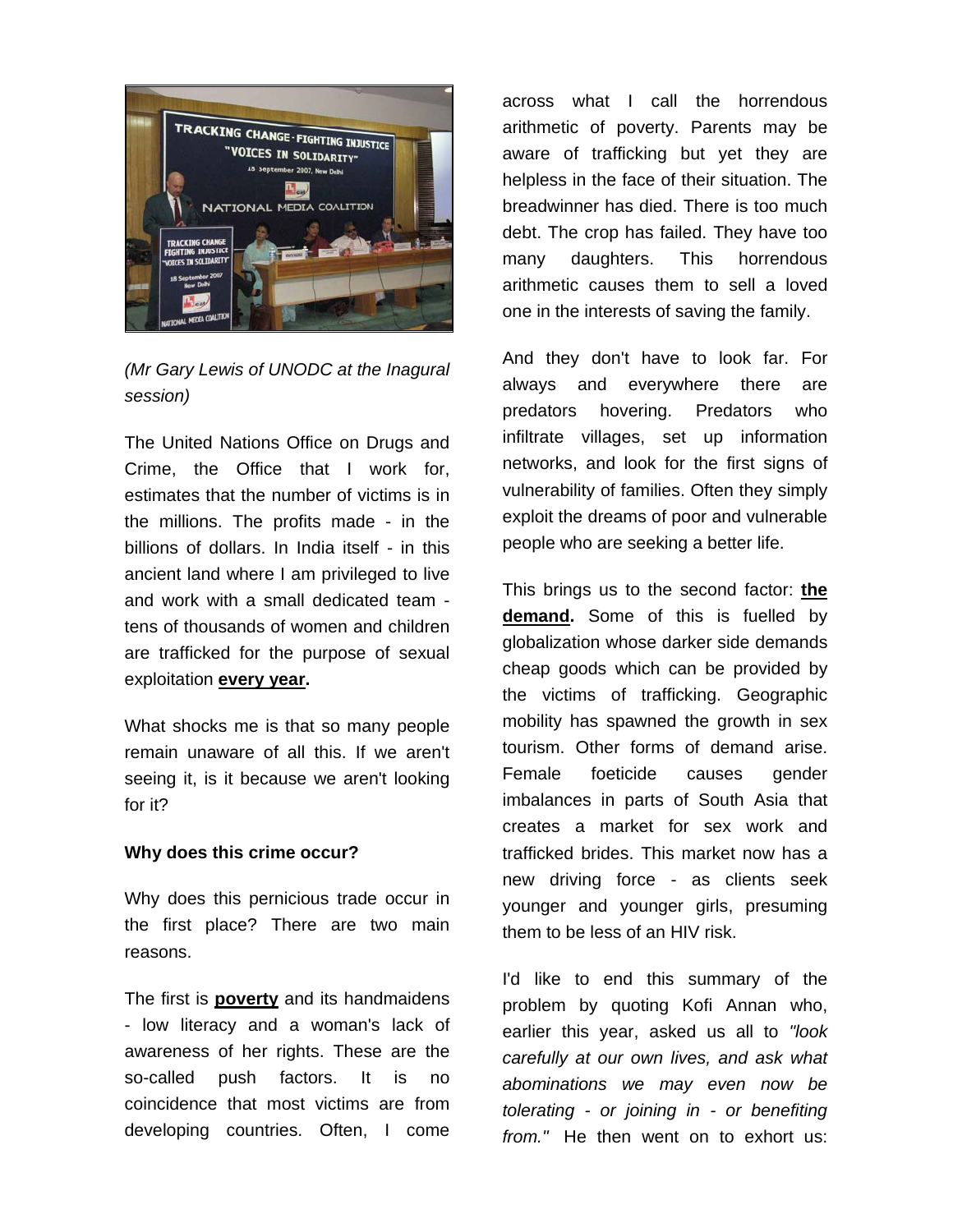*"The slave trade as practised 200 years ago may be history. But moral blindness is ever present. Let us not close our eyes to crimes that shame us all."*

#### **How can we fight it?**

So, what can be done to fight this crime? Given what I have said, many of these answers will be obvious. The first and most obvious is to **beat the drum.** Raise the awareness of the general public. But also target potential victims. Warn them that lucrative offers of employment in desirable destinations may be a trap. We also need to acquire more data and widen the scope of statistics on this dark subject. Prevention should be evidencebased.At the moment - I am afraid to say - in many cases we are simply chasing shadows. But moral outrage is not going to stop the traffickers. Supply and demand, risk and reward, are the traffickers' primary motivators. We therefore need to lower their incentives to trade.We need to change the **risk/reward balance.** As long as there is high demand and high profit margins coupled with low risk - unscrupulous criminals will always find a supply. We must **increase the risk** to traffickers by empowering law enforcement to bring the criminals to justice. Only then will the risk/reward ratio shift. Fortunately, a strong international legal instrument exists to fight human trafficking. It is called the **UN Protocol** to Prevent, Suppress and Punish Trafficking in Persons, Especially Women and Children. It supplements the UN

Convention against Transnational Organized Crime.

UNODC works with States - providing legal and technical assistance - to help them ratify this Protocol, and then implement it.We call this the 3 "P" agenda: prevention, prosecution and protection.

- **Prevention :** In terms of prevention, we try to lower people's vulnerability to trafficking. We try to warn potential victims. We help with the exchange of information on trafficking routes, traffickers and victims.
- *Prosecution* **:** In terms of prosecution, we help countries to enact domestic laws which make human trafficking a criminal offence.As Parliamentarians, I call on you to ensure that your laws make a clear distinction between those who are the victims of trafficking and those who are the real criminals. I urge you to make the punishment fit the crime.Far too often, victims are treated like criminals, while traffickers escape with a slap on the wrist.
- **Protection :** In terms of protection, we help provide for the physical, psychological and social recovery of victims, accounting especially - for the needs of women and children.We promote the development of special procedures to protect children.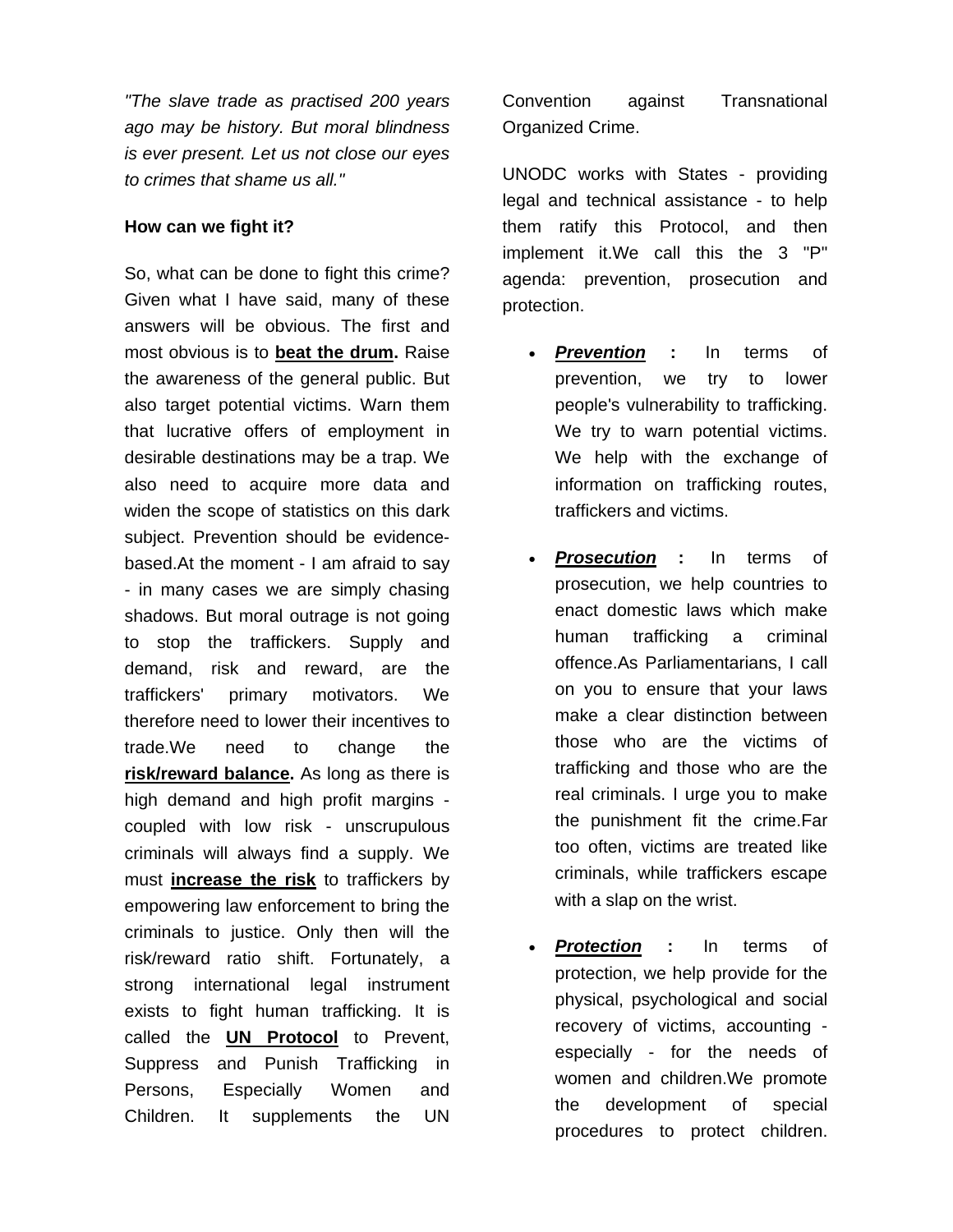Victims should be given a safe place to recover following rescue. Sometimes all they need is time to be left alone for a while. In silence. Proper treatment often prevents re-victimization.

### **UN.GIFT - A Global Initiative**

But what about international action? Since trafficking in persons is often a trans-national crime and affects almost all countries around the world, it needs to be fought on a global scale.

UNODC, in partnership with other members of the UN family, has, this year, launched a Global Initiative to Fight Human Trafficking - also known as UN.GIFT.

The Global Initiative is based on a simple principle: human trafficking is a crime of such magnitude and such atrociousness that it cannot be dealt with successfully by any one government alone.

We are therefore engaging as broad a spectrum of actors as possible. We are holding regional forums around the world to look at the different manifestations of the problem, to collect information, and to build stronger networks to mount a turning point in the fight against trafficking.

In this very hall, two weeks from now, we will launch the South Asia Conference on Human Trafficking as part of GIFT. For two days we will seek ways in which to re-dedicate ourselves to struggle for the cause of those whose calamities I have described when I started speaking with you ten minutes ago. From every country in South Asia, we all - businessmen and women, Bollywood stars, policemen, politicians, our friend from the media, those in government and those from the NGO community who struggle in the trenches day in and day out - we all will forge a new consensus. We will declare this consensus and we will work to achieve each milestone from that point onwards.

For those of you from South Asia, one concrete way you can show your commitment to ending trafficking will be to participate in this conference.

This gathering will be only one of several across the globe. In Vienna in February 2008, we will take stock of what progress we have wrought in 2007. We will draw breath. We will cast ourselves forward again.

I urge you to think about how you can join this endeavour and do your part in ending a crime that shames us all. As you do so, ask yourself these two simple questions:

*"If not now, then when?* 

*If not me, then who?"*

Thank you.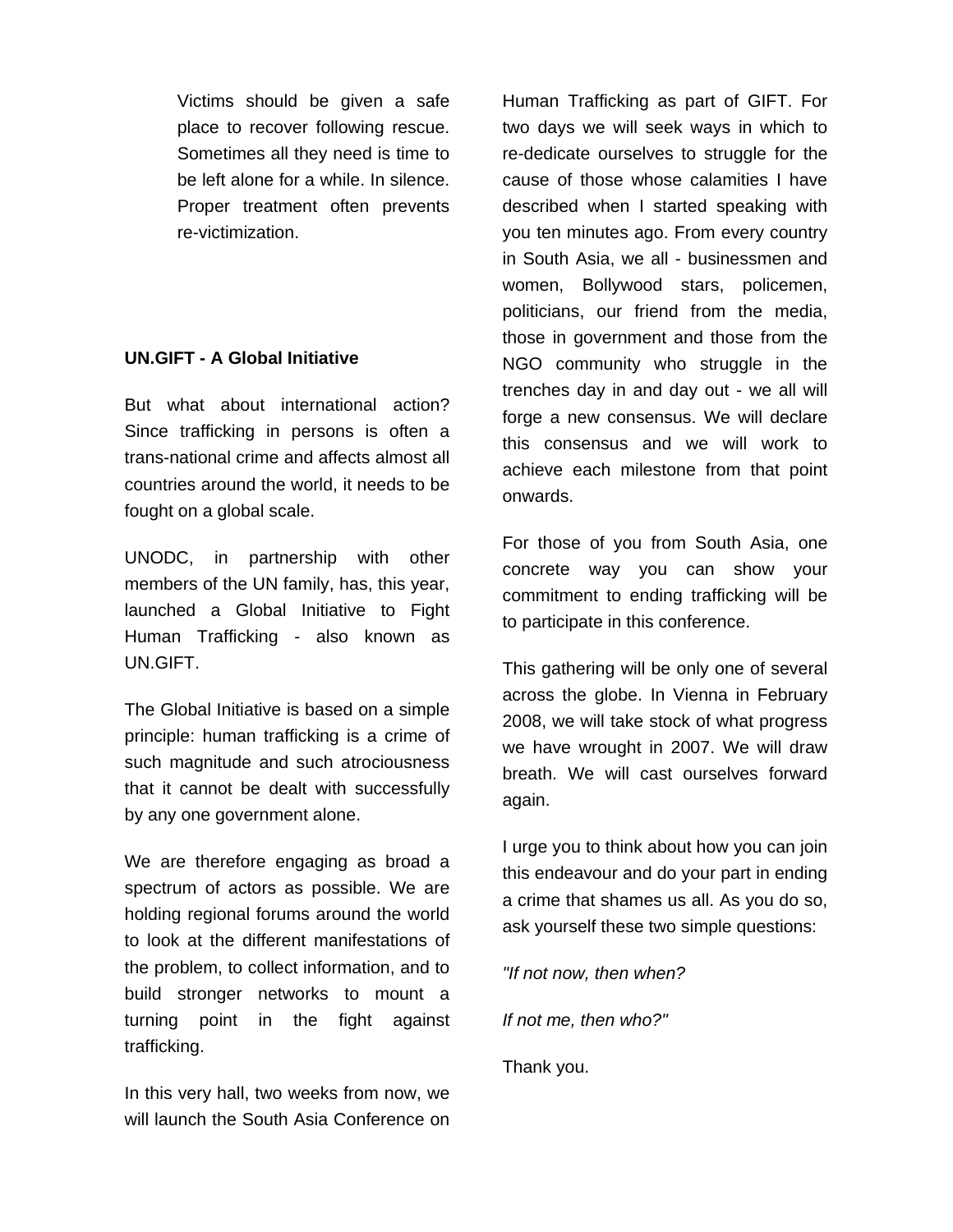*Shri Vayalar Ravi , Honourable Minister for Overseas Indian Affairs, Government of India remarks at the National Media Coalition meeting on September 18,2007* 

I am happy to be here this morning at this Consultation meeting of the National Media Coalition against Trafficking. Let me at the outset congratulate all of you on the completion of the first year of this initiative.

I am encouraged by the fact that over 100 journalists from across the country, besides civil society activists, and UN agencies are participating in this meeting.

It is perhaps appropriate that this consultation will focus on initiatives to address problems that afflict virtually every part of the globe. Gender violence, human trafficking, child labour, forced labour and illegal migration are indeed major challenges that confront an increasingly globalizing world.

The challenge of combating these problems is complex, transnational and has deep roots in fundamental structural dichotomies of modern day societies. This challenge cannot be met by policing alone or indeed without the active participation of civil society.

Let me begin by raising a more general but immediate question. Can the world witness widespread convergence in' the standards of living in the 21 sl century? The answer to this question will be

central to our ability to combat transnational crime such as trafficking, forced labour, child Labour and illegal migration.

Despite recent prospects of rapid economic growth in some of the highly populated developing countries the economic divergence between the rich and the poor countries is wider today than at any time in human history.



*(Mr Vayalar Ravi and Renuka Choudhury LIGHTING THE Inagural Lamp)* 

Quite simply, we need to address the problem of a world profoundly divided between the haves and the have-nots. Indeed, those of us in Government as also those in civil society must meet the challenge of 'inclusive development' by which all people have access to a better quality of life - the challenge of the greater good of the greatest numbers.

#### **Let us consider some facts:**

There are more than 200 million migrants worldwide. That is one in every thirty people. Migration is not new to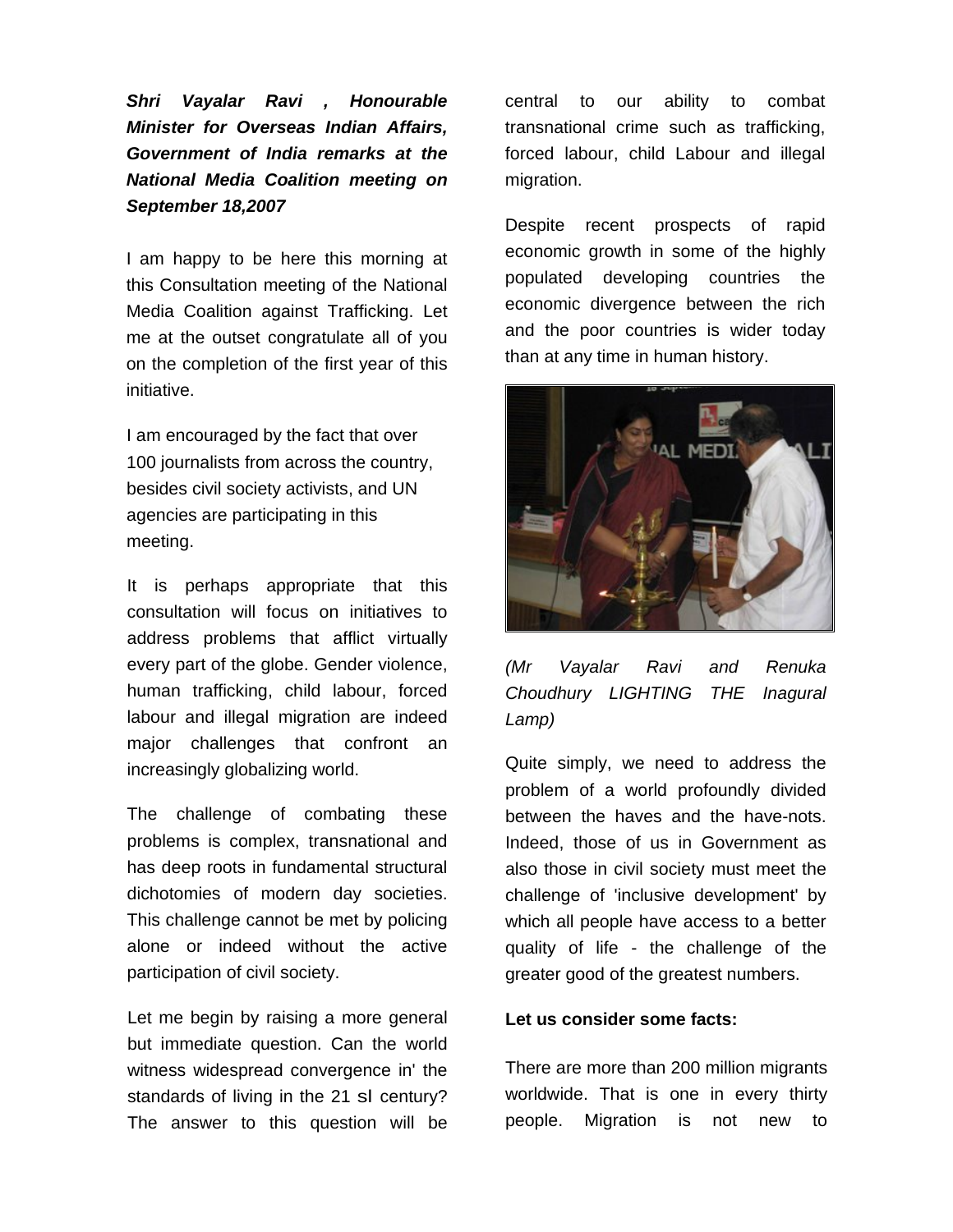humankind. The history of mankind is in fact the story of the large-scale movement of people across borders. What is less known though is that nearly half the migrant population in the world is women. It is also true that it is the poorest that are compelled to leave their homes.

Why does this happen? It would be simplistic to explain away migration as merely a natural phenomenon. After all, migration means the movement of skills, cultures, traditions, families and hopes.

In short it means movement of complexities that make up the life of a human being. The primary motivation for migration remains economic - to escape the compulsions of poverty, hunger and deprivation.

Friends, the developed world is home to 14% of the world's population and that 14% command 73% of global income. In such an inequitable world, it is inevitable therefore, that people should want to migrate.

Yet, we live in a world in which the free Movement of capital, goods, and technology is seen as a virtue, but also one in which the movement of people is more difficult than ever, in the past.

So, countries try to stem the tide of migrants by patrolling their borders in aircrafts, boats and ships. They erect barriers to entry including fences several meters high. Ironically, in a rapidly globalizing world, legal migration is being rendered increasingly difficult.

It is in this backdrop that we must see the growing problem of human trafficking. The result has been the worst of both the worlds - a considerable increase in irregular migration.

According to the EU, there are now between seven to eight million illegal migrants in its member states, who despite their status contribute 7-10 per cent of the GDP.

In the US, estimates indicate that there are as many as 12 million illegal immigrants. One in five of all agricultural workers are illegal. Every fifth janitor is an illegal. Every seventh construction worker is an illegal. Deporting these illegal would cause a severe dent on the economies of both these regions.

This is a situation where the migrants enter despite the high fences that are built, are put to work and are not granted basic rights. Governments would not dream of banning cross-border trade in goods and services but preventing movement of people who produce these goods and services is allowing organized crime cartels a free run.

When there is no legal avenues for free movement of people, criminal human trafficking flourishes like never before. People die in container Lorries, starved of oxygen. People drown on the high seas when the fishing boats carrying them sink. And those who do finally make it to their destination vanish into an illegal existence. These people live in constant fear. And nobody will know if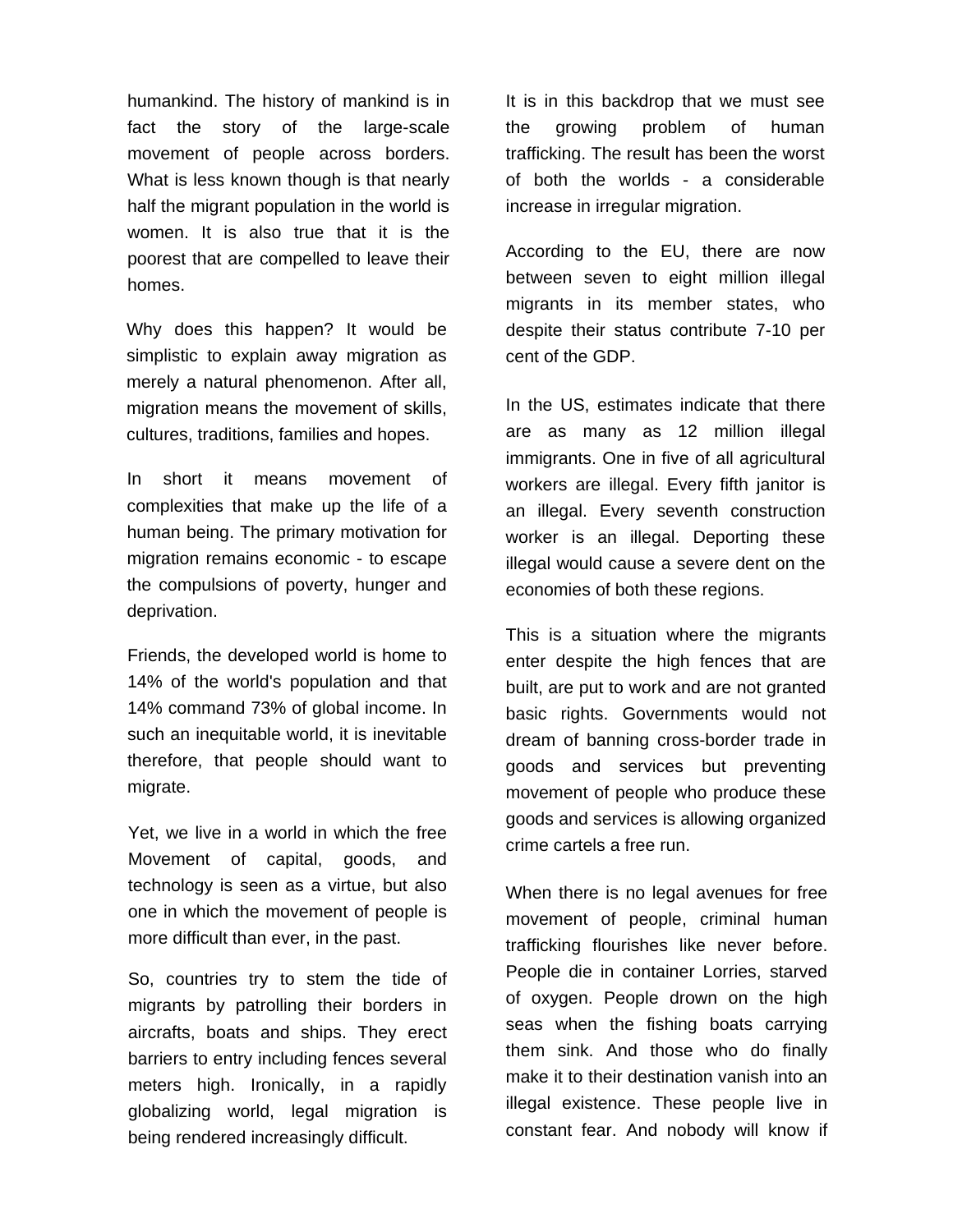they fall sick or die.

Ladies and Gentlemen, at the heart of the discourse on combating the scourge of human trafficking and other associated transnational crimes is the need to make the global development process more equitable.

We need to make globalization and its benefits more inclusive. This simply means giving millions of people around the world the hope that they have an opportunity to improve their quality of life.

The failure of the Doha Round of trade negotiations has been a disappointment. It is a hard fact that the developed world has stubbornly resisted reforms in agriculture despite commitments made to break market access and to reduce subsidies.'"

Out of nearly 1 billion people suffering from hunger around the world, about 600 million are farmers. Whereas hundreds of millions of people in the Third World have to manage on less than two dollars a day Europe subsidizes cows to the tune of two euros per day.

It is because of these subsidies that Western products can be sold at under cost price at local agricultural markets in developing countries. This form of unfair competition condemns the Third World to poverty forever.

The failure of the Doha Round will make more, not less challenging our efforts to combat problems of human trafficking.

Unless we globalize prosperity, the discontent arising from sharp economic divisions will only fuel transnational crimes such as human trafficking and illegal migration.

Let me now share with you the efforts made by my ministry. From a policy perspective the focus of my effort has been to transform international Migration into an efficient, transparent, orderly and humane process and at the same time to actively discourage and prevent illegal migration.

To facilitate this, I am shortly going to effect major amendments to the Emigration Act 1983. An important provision that I propose is on prevention of 'Human Smuggling'. We are going to make the penalties for those who indulge in such crimes, severe and exemplary.

In the next few weeks we will launch a nation wide awareness campaign on the risks of illegal migration. It must be remembered that illegal migrants are most vulnerable to exploitation and abuse.

We will also revamp the recruiting agents system to eliminate unscrupulous intermediaries and to make law enforcement prompt and effective.

Equally, I am proactively pursuing regional cooperation between the major sending and receiving countries both on the Bilateral and the multilateral modes. The protection and welfare of migrant workers is at the centre of these efforts.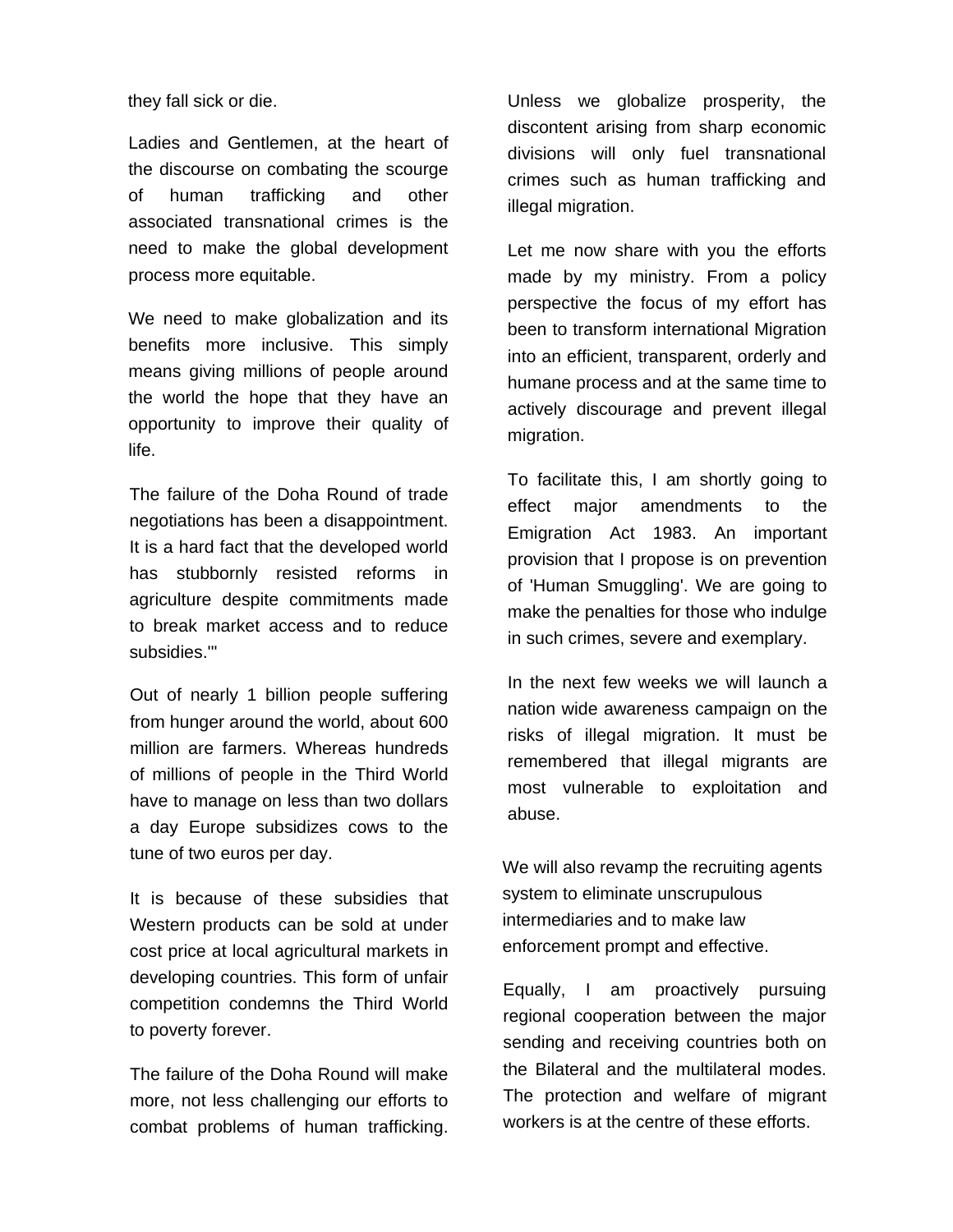There is an important role that the media and civil society must play in these efforts of government. You can help spread awareness amongst the poor and in the rural areas on these issues.

We need to respond to the challenge posed by traffickers in a responsible manner. It is imperative that a strong partnership emerges between government, civil society and the media.

I wish you success in your endeavors.

## *Smt Renuka Choudhury , Honourable Minister for Women and Child, Govt of India remarks at that National Media Coailition Meeting*

- ¾ Sex Education: "I am grateful that I did speak about sex education. There could have been a huge furor but instead it started a debate"
- ¾ Gender Budget: A huge achievement- already 53 ministries are working on it.
- ¾ PNDT: Got PNDT into place. Appointed special nodal officers, which was possible only due to reporting. 'We went to centers and shut them down but the state governments would open them again but media reporting has helped bring out state plan of action on the act'.



*(Honourable Minister Ms Renuka Choudhury at the Inagural Session)* 

- $\triangleright$  Dowry harassment and feticide will change for the young Indians.
- ¾ Trafficking: Women were trafficked because they did not know they had rights. Empower women so that they can stand up say I have rights too.
- ¾ DV Act: When DV Act came out, millions of women believed that it was their fate. DV came with a huge upheaval but now the information is already disseminated rapidly in the villages. Women are saying 'no' to domestic violence. We will be launching a campaign 'Say No to Domestic Violence'. If one tolerates violence, she will be perpetuating it. Microfinance has helped women to end violence.
- ¾ Banning Sati/Banning Child Marriage: Anybody who supports or witness child marriage will be booked under the act.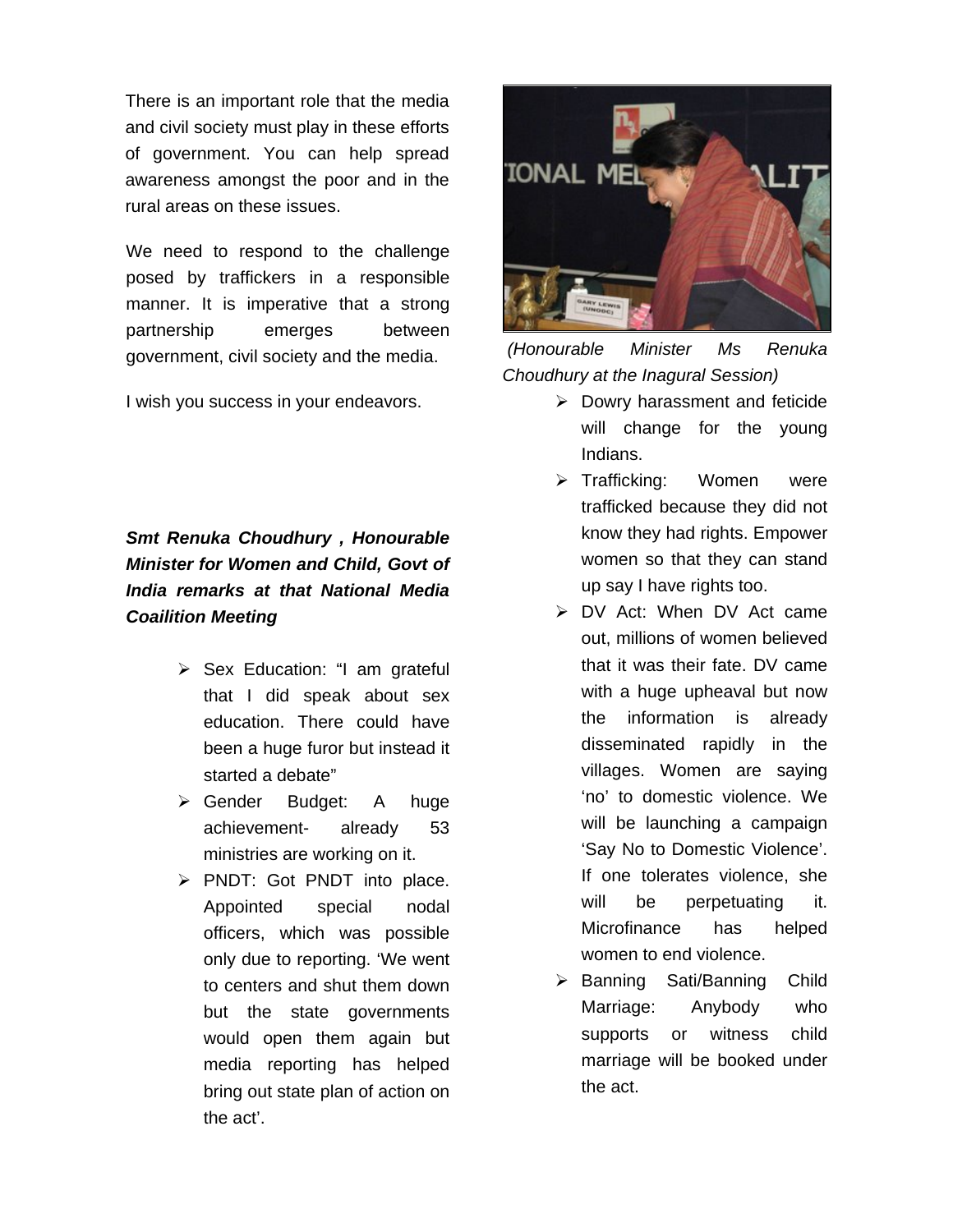- ¾ Men against Violence: Men cant be a problem forever, they have to be a part of solution. We need to promote informed men against violence. 'We are not against men'.
- ¾ Trafficking and domestic violence, poverty linkages: Domestic violence erodes woman's soul and takes away her worth. It can have far reaching consequences in the society. Sometime women choose to be trafficked to escape domestic violence. Or women are trafficked to support their families back home. Trafficked women (trafficked for CSE) tell glories stories of working in beauty parlor, hotels, domestic help at home but do not want to tell the real story. And these women do not want their children to enter into the same trade. There is a need to empower these women to get out of it. 'too long we have trained them on basket weaving etc, we should train them on something that even educated women do not have access to.'
- $\triangleright$  Child Rights: Ministry has Child Rights Commission. 'Anyone who commits child sexual abuse should not get anything less than life sentence.' Because the child carries the scar for life. Media has been very active in brining out cases.

The country of 1 billion population do not talk about sex, as a result of which, children go through child sex abuse. 'We recently brought out a report on child sexual abuse'. Need to raise uncomfortable issues.

 $\triangleright$  Need for sensitizing judges and police

*Remarks of Ambassador Mark P. Lagon At the First Anniversary Event of India's National Coalition of Media Persons on Gender Violence, Human Trafficking, and HIV/AIDs September 18, 2007; New Delhi, India* 

It is so good to be with you today. One of the most inspiring aspects of the movement to end human trafficking, around the world, is the activism of remarkable people. The coalition ranges from nuns to pop music stars, from feminists to First Ladies.

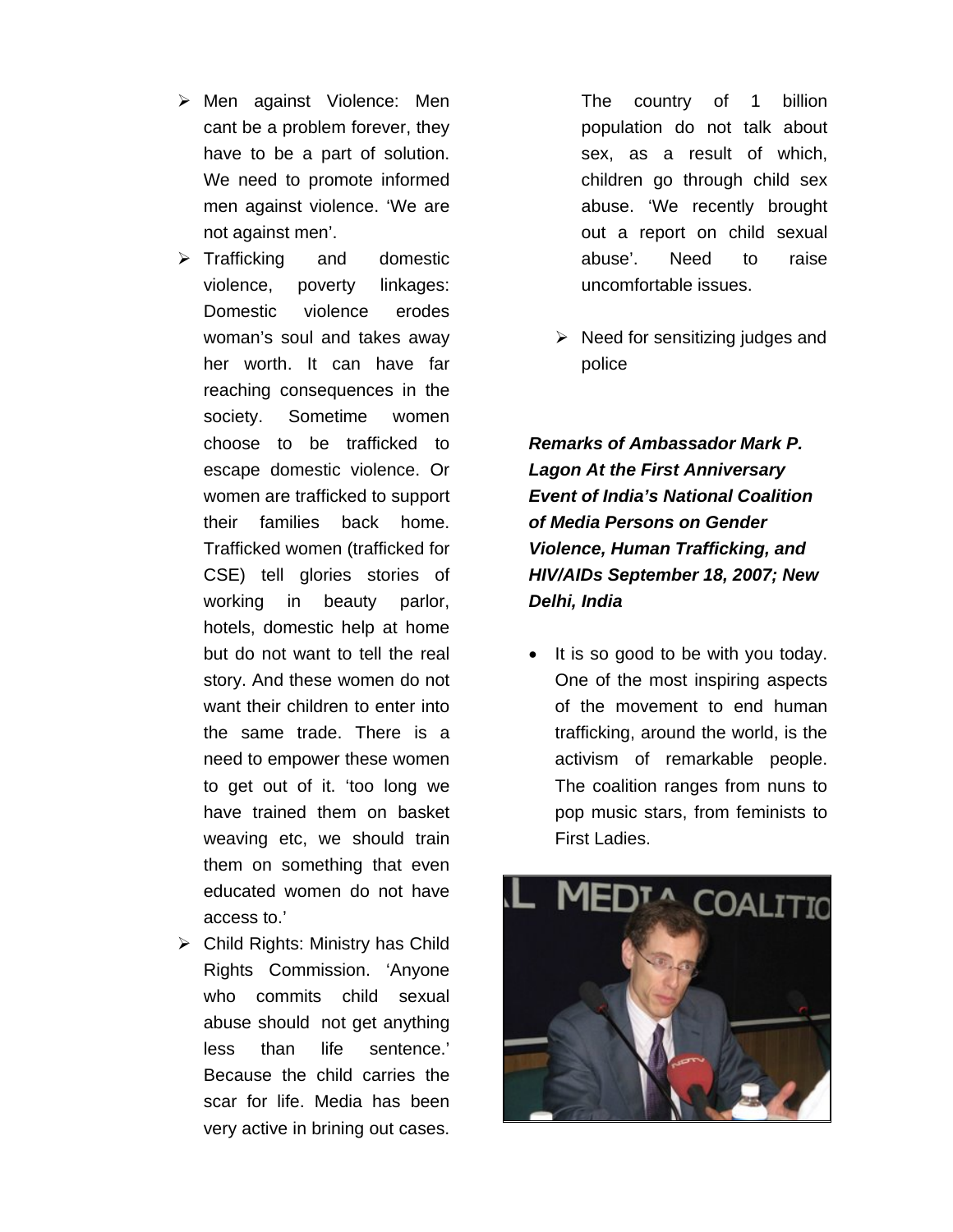*(Mr Mark Lagon at the National Media Coalition Inagural session in New Delhi)* 

- But the coalition members with the highest multiplier impact are you, members of the media. And the Indian media, free and unrestrained, has been a catalyst in shaping public and government views on this issue. And that's why I'm so honored to be here. So a special thank you for caring, for being here today, for thinking in some new ways about these subjects, and for covering human trafficking.
- The U.S. Government estimates that approximately 800,000 people are trafficked internationally each year; millions more are enslaved in their own countries. Approximately two thirds of all transnational victims are trafficked into sexual servitude. A shocking 80 percent are female and up to 50 percent are minors—under age 18. Under U.S. law, and the United Nations protocol covering human trafficking, prostituted children are considered victims of human trafficking. There is no such thing as "choosing" to be prostituted when you are underage. Consent is not to be considered for children not old enough to make such decisions. Moreover, deception, force, or coercion is usually seen in child sex trafficking as well.
- Every day, all over the world, people are coerced into bonded labor, bought and sold in prostitution, exploited in domestic servitude, enslaved in agricultural work and in factories, and captured to serve unlawfully as child soldiers. You have appropriately drawn together key issues in the coalition's name. Sex trafficking, sexual servitude, involuntary domestic servitude, brokered marriage and child sex tourism, all primarily impacting women and girls are manifestations of gender-based violence.
- A study of women trafficked for prostitution into the European Union found that 95 percent of victims had been violently assaulted or coerced into a sexual act. Trafficking in persons has serious public health implications—including spreading the HIV/AIDS epidemic—besides being a human rights and national security issue.
- People in prostitution have an exceptionally high incidence of HIV.A recent study published in the Journal of the American Medical Association found that HIV prevalence among women trafficked from Nepal and prostituted in India is 38%. The rate of HIV infection exceeded 60% among girls prostituted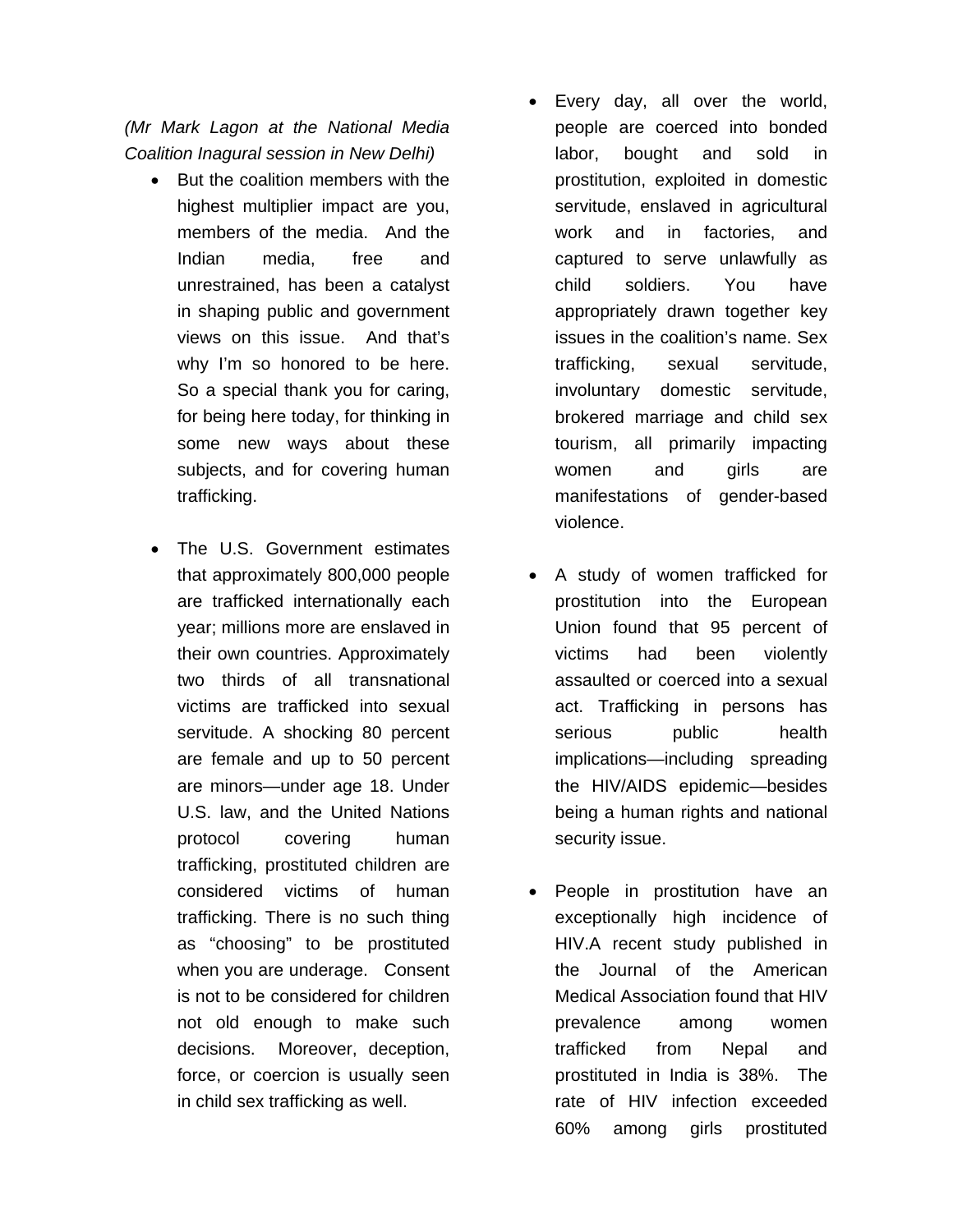before they turned 15 years old. I want to share with you an idea which should be self-evident, but, has not been obvious enough to policymakers and some public health workers: The fight against HIV and the fight against modernday sex slavery should be complementary, not functioning as separate universes.

- Yet in many places of the world, some well-intentioned people, active in programs to eradicate HIV/AIDs have wrongly assumed that by confronting sex slavery, we are limiting their ability to fight the horrible AIDS pandemic. The truth is, by confronting sex trafficking and sexual servitude, we are, in deed, contributing to the fight to slow, eventual stop, the spread of HIV/AIDS. When women and girls have no control over their lives, when they are brutalized, demeaned, and psychologically and emotionally manipulated, when they are not allowed to say no, then and there, disease will spread. As it does.
- Democracy and rule of law are crucial to fighting human trafficking, and fighting trafficking is crucial to the future of democracy worldwide, since trafficking is one of the most brutal ways of denying women empowerment by utterly

dehumanizing them, turned into mere commodities.

With India's proud tradition of democracy and respect for civil liberties, it is well positioned to be a regional leader, even a global leader, in eradicating modern-day slavery.

- Let me shift gears and mention some trends that we highlighted in the 2007 *Trafficking in Persons* Report. First, one finds worldwide the use of debt, as a tool of coercion. In both labor and sexual exploitation, illegal or illegitimate debt is increasingly used to keep people in servitude. This debt is used by traffickers as an instrument of coercion. How does this work? People are enticed into fraudulent offers of work abroad that require a steep payment up front for the services of a labor agency, or they are subject to fees in the sex trade or work – everything from lodging and food to the costs of condoms. These fees are used to keep people subjugated.
- Second, one sees lack of progress on building rule of law to fight human trafficking. It can be traced to official corruption and complicity, on the one hand, and indifference on the other. These active and passive factors perpetuate abuse despite increased public awareness and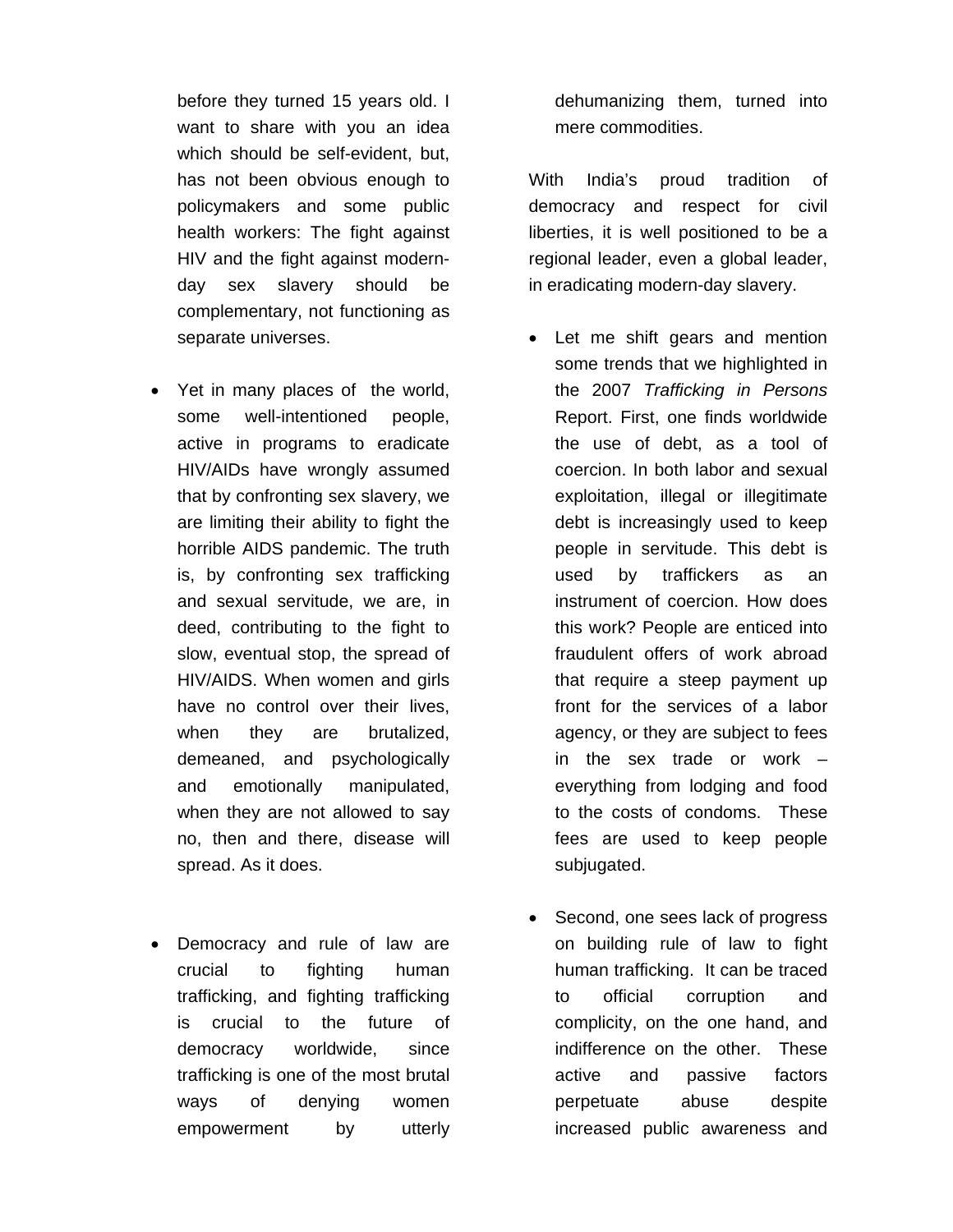despite extraordinary bravery on the part of activists and NGOs around the world.

- Labor trafficking, or forced labor, takes many forms, but has one common denominator – greed. The greed by one to exploit another for commercial gain. In its extreme, entire sectors of an economy can be significantly sustained by slave labor.
- Recognizing this, the appropriate responses are as much in the economic realm as they are in the human rights realm. Businesses that rely on the enslavement of people must feel economic pain and ultimately be persuaded to end this exploitation by showing them that their profits will be affected – businesses closed and huge costs assessed against them.
- In my short tenure, I've already seen first-hand the human cost. I've met girls who fled Burma only to be confined, beaten, and tortured processing shrimp in Thailand. Some of the economic gain on the backs of the enslaved is for local consumption; some is for services and products that enter the global marketplace. As economies are more and more linked, confronting this element of slave labor becomes the responsibility of all of us.
- One of the anti-TIP heroes highlighted in this year's Report, Kailash Satyarthi of the Indian NGO Bachpan Bachao Andolan or BBA, has found businesses that profit from slave labor. He recently prompted the rescue of 92 Bengali children enslaved here in in goldsmith and jewelry factories in India's capital city of New Delhi. His courage and that of BBA's staff was on display when they faced the factory managers and their thugs, who showed up at BBA's shelter with iron rods, sticks, and bricks and tried to recapture the children. Shelter staff were injured. The power of those who enslave children was on display.
- But this is just one example of the tremendous heroism shown by NGOs and government authorities here in India and around the world. By daring to stand up to the enslavement of people for commercial gain – whether for commercial sex or for labor – activists are raising attention to the global problem of trafficking and prompting greater political commitment from governments to deny the economic gains of slavemasters.
- I'm here visiting India in part, of course, because we take sincere interest as a partner about the status of efforts to deal with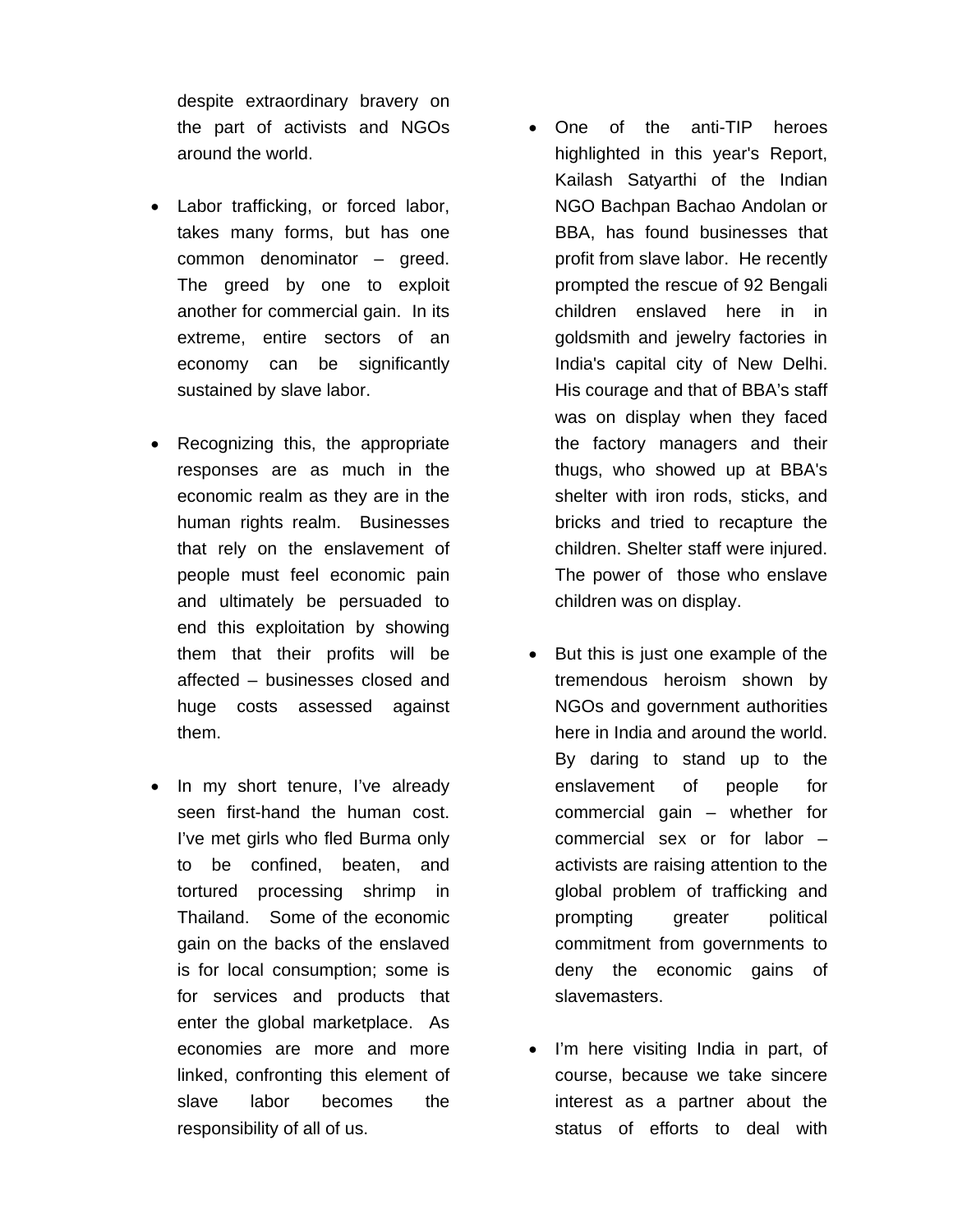tenacious sex trafficking and forced labor problems. That role of the U.S. Government as critic is well known. Less known. however, is our role as a true partner to the Government of India on this issue – for we share this problem, as we struggle with it within our own country, and we share a desire to conquer it in the 21<sup>st</sup> century. Here in India my office is working through international organizations to provide support for nearly 30 local NGOs, many of whom operate rescue and protection programs for girls who have been taken from rural areas and prostituted in major cities throughout the country.

- We are also supporting a law enforcement training project in five states. UNODC has developed a training program in which NGOs participate in training police and sign MOUs that ensure that NGOs and police will conduct rescues together and that the young girls will be treated with sensitivity – not like criminals.
- Also in India we are funding an NGO operating community outreach centers in high-risk sex trafficking locations in Bihar, West Benegal, New Delhi, and Maharashtra. The centers target children at risk for second generation prostitution and provide them educational opportunities as

well as works with the mothers to help create options besides prostitution—which, studies show, few want to be in.

- India is full of hope and I can see that through the work of this coalition and the commitment of strong leaders in the Indian government – such as the two impressive speakers before me.I have been impressed with the Government of India's demonstrable steps in recent years to address sex trafficking and child labor, especially in the area of rescuing and rehabilitating victims.
- The Indian Government's Ministry of Women and Child Development has made great progress in implementing a systematic referral mechanism for child victims of trafficking throughout the country and providing care to all victims of sex trafficking through the network of State Departments of Women and Child Development.
- There remains much to be done to fully bring traffickers and exploiters to account in the name of governing justly. And there remains much to be done to address bonded labor. The United States, which like India too has a federal system, had to bring to bear the leadership of the national government to redress legacies of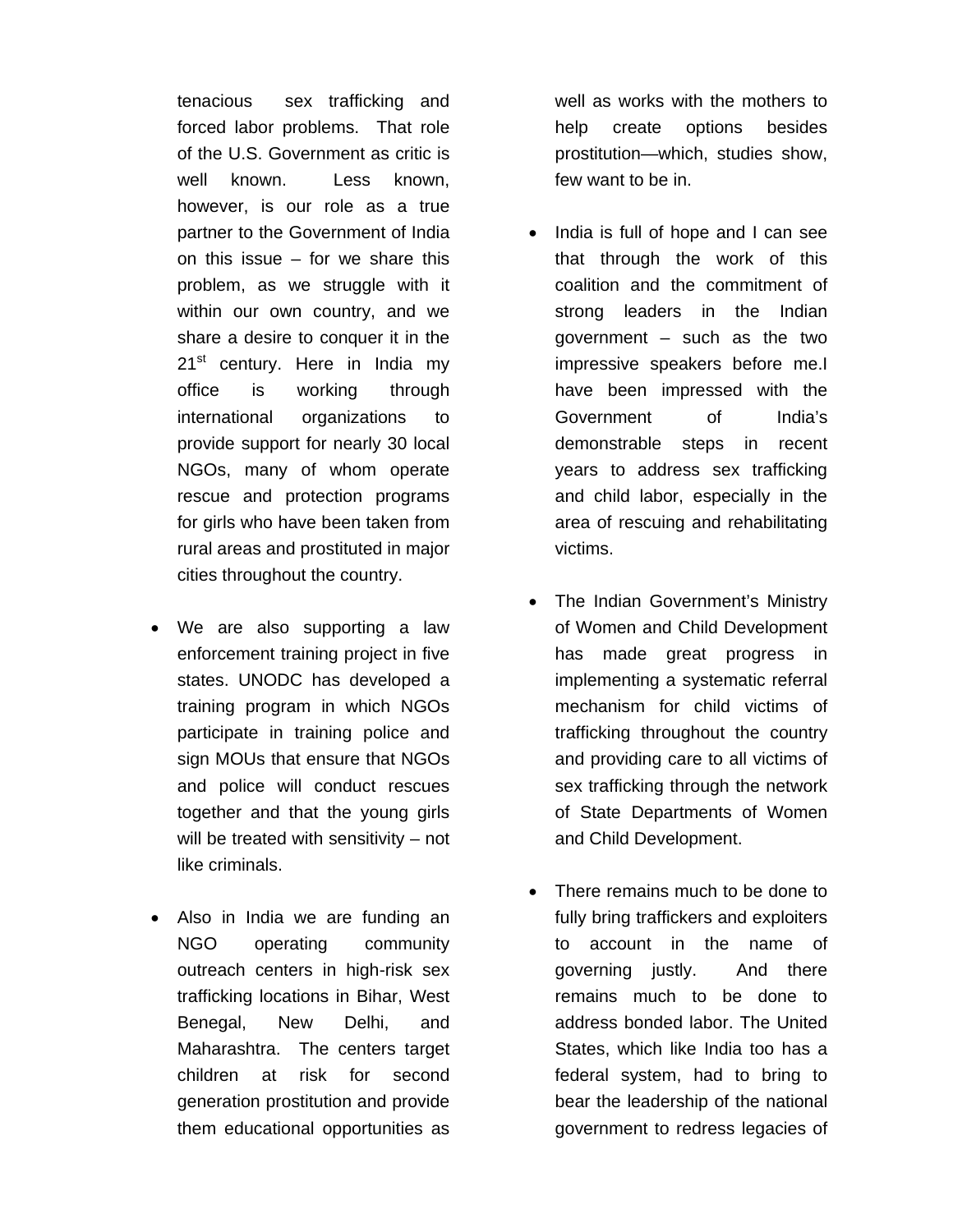slavery, racial segregation, and discrimination, in various parts of the country -- parts of our country where categories of people were seen at best as disposable, and at worst as subhuman.As another robust democracy, we have shared such problems.

I congratulate you, in your invaluable work as the most powerful shapers of public and policy opinion, working on this issue.

*Smt Manju Hembrum* **Member NCW** spoke about the various initiatives of The National Commission for Women . She said that NCW



*(Ms Manju Hembrum speakingat Media Coalition Meeting)* 

The National Commission for Women is also dealing with the problem of trafficking in women and children. In late 90s, it undertook two studies entitled 'The Lost Childhood' and 'Velvet Blouse – Sexual Exploitation of Children'. In 2001, it undertook another study entitled 'Trafficking – A Socio-Legal Study'. Later in 2004, a study on 'Coastal Sex Tourism' was carried out by it. Along with these research studies, it has organized various seminars, training programmes and conferences on the subject of trafficking Based on the above, it suggested amendments to ITPA in order to have a comprehensive law on trafficking. The Commission also organizes legal awareness campaigns to sensitize the women on various legal issues The Ministry of Women and Child Development, the Ministry of Home Affairs and the National Human Rights Commission have requested all Chief Secretaries and Directors General of Police to sensitize the subordinate functionaries at the cutting edge on trafficking as well as other issues related to trafficking so that perpetrators of trafficking and its allied activities are severely dealt under the relevant provisions of law. The Ministry of Women and Child Development, the Ministry of Home Affairs, the National Human Rights Commission and the National Commission for Women on their own and in collaboration with the civil society are sensitizing the judicial officers, police officers, government officers and various other stakeholders on issues related to trafficking in human beings for various purposes.

She spoke about the Draft National Plan of Action Prepared by the NCW in consultation of Various NGOs and Govt. authorities. Among the various recommendations she said that any intervention for prevention of trafficking should take into account the aspects of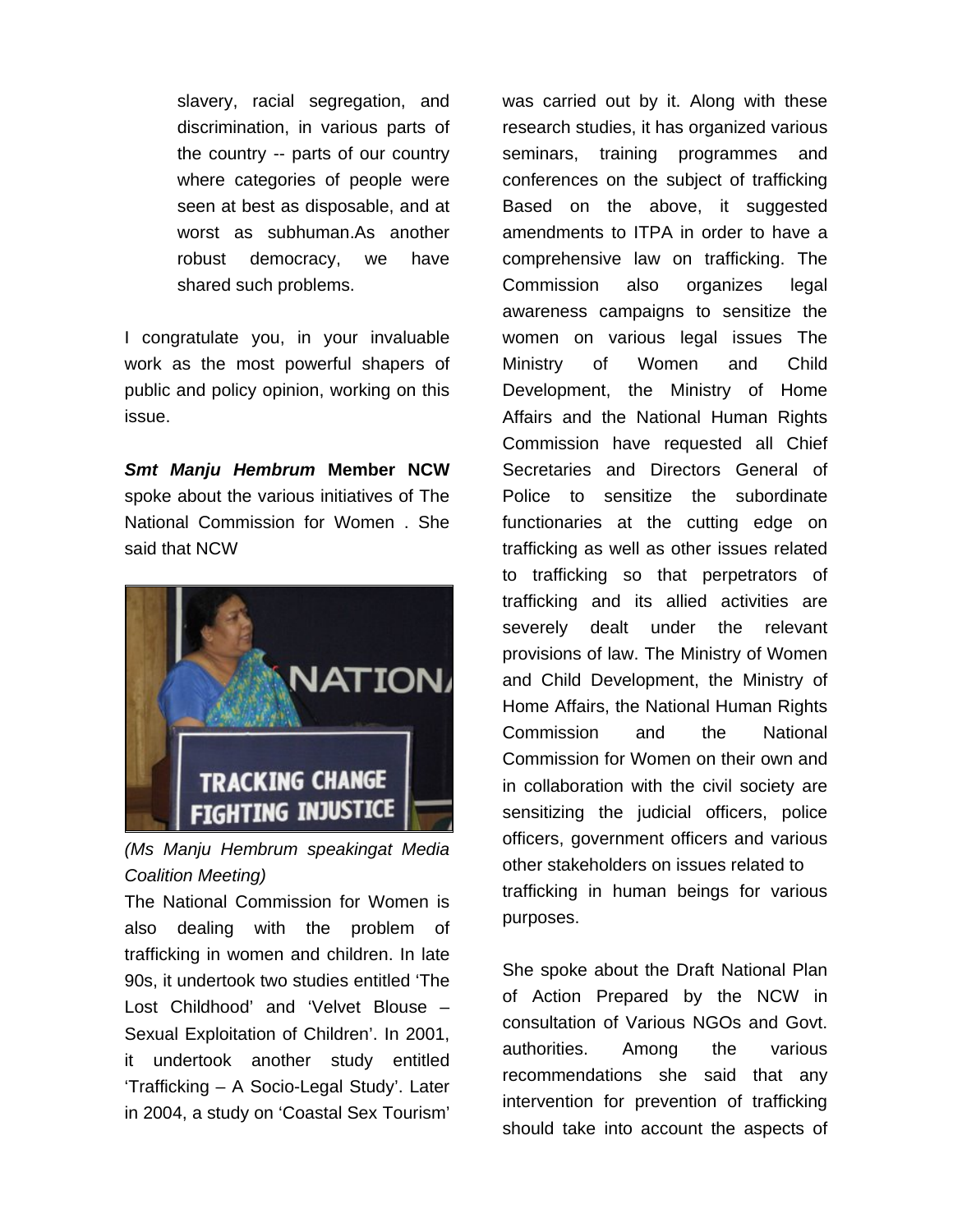both demand and supply as a root cause. Central Government/State Governments/Union Territories should also take into account the factors that increase vulnerability of people to trafficking, including inequality, poverty and all forms of discrimination and prejudice. Effective prevention strategies should be based on existing experience and accurate information.

She also spoke on the Trafficking happening from Tribal States like Jharkhand , Chattisgarh , Orissa to Delhi, Haryana , Punjab for Maids. She said and expressed concern that many placement agencies have sprung up across the region for placing these innocent women and children for Maids and in many cases they landed up in Trafficked situations. She said that there was a urgent need to tackle this problem and said that Media could play a role by spreading awareness across the region.

*Shri Arun Sarma MP Lok Sabha* said that illegal migrants from Bangladesh and Nepal has added to the problem of human trafficking in the North Eastern States. This is the opinion expressed by speakers from the North-east participating in a meeting of the National Media Coalition against Human Trafficking.



*(Dr Arun Sarma speaking at the Media Coalition Meeting at New Delhi)* 

Dr Arun Sarma drew a grim picture of the human trafficking scenario in the Region pointing towards the acute poverty among the people on account of lack of economic development, growing unemployment, militancy, ethnic turmoil, floods and illegal infiltration.He said that most of the women and children were trafficked for employment. In some cases girls were promised marriage in Gulf countries. In the last two-three years, girls from the Region have been taken to various parts of the country and abroad, he added.

The crisis has been compounded by the presence of a large population of Bangladeshi migrants in the Region. The cheap labour is a major attraction and there is no record of what has happened to the womenfolk who have been taken as cheap labour force, he added. He further added that flood have affected a large number of population in Assam and some 50,000 people are currently living in relief camps in pitiable conditions. Roads and embankments have been washed away and there is no living space available. These flood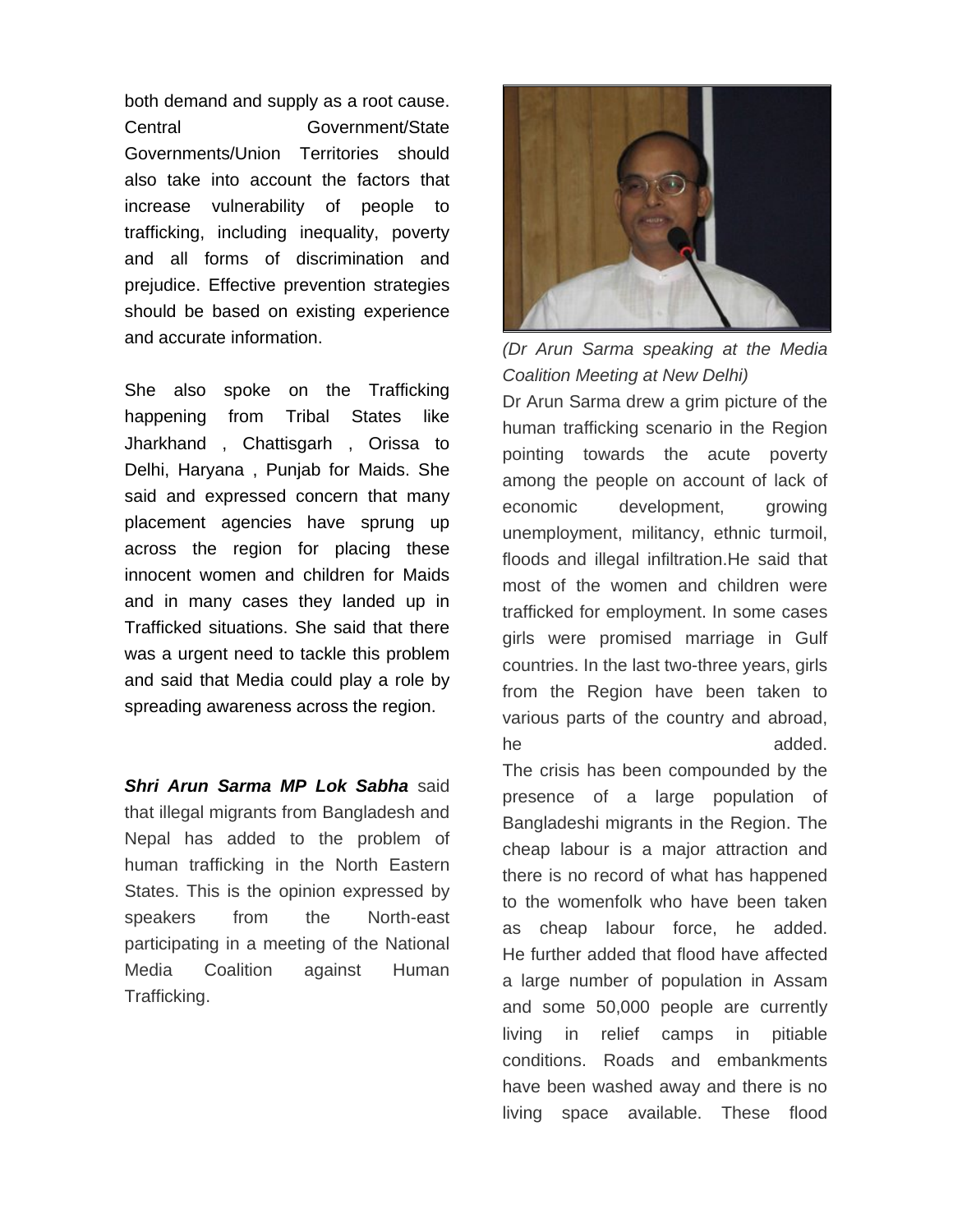victims become easy prey for human traffickers, he said. He further added that the victims of ethnic riots living in refugee camps in Kokrajhar district have also fallen victims to touts.

**Shri Samudra Gupta Kashyap senior journalist and North-east bureau chief of The Indian Express** Guwahati said that, "Some 2000 young girls living in 21 relief camps were missing. He added that around 10,000 young men have been killed in conflicts, while another 6000 are members of different armed groups." He said there was such acute poverty that people were willing to be trafficked in absence of any viable alternative



. He cited the instance of a village in Gossaigaon district, where most of the boys were missing. There is no school and no drinking water. Most of the girls were unmarried. There are reports of girls being trafficked.In this connection, he lauded the initiative of All Bodo Students Union (ABSU) which has been intercepting buses and trains bound for Delhi and Gujarat and rescuing victims of human trafficking.He said illegal migrants from Nepal and Bangladesh have added

to the surplus labour force.

According to the Ministry of Home Affairs 90 per cent of India's sex trafficking is internal. Women and girls are trafficked internally for commercial sexual exploitation and forced marriage.

*Ms Mohuya Chaudhury* in her address to Coalition members said that She said that Television has, indeed, had a positive influence on society.. Though television is only a little over a decade old, television in India has made rapid strides. Because this happened so quickly, it leaves one wondering whether certain things had to be given up in the process. Television sets the agenda and pressures the print. Earlier, stories were filed at the end of the day, leaving time to work on the story; however, now there is no time to think about the story. Reporting has now become fast paced endeavour, and the journalist, only a tool.The presenter acknowledged the added pressure the TRP (Television Rating Point) brings. Crime shows such as *FIR*, *Jurm* and *Sansini* have the highest ratings on the TRP scale, which means there is an enormous pressure on the reporter to conform to these popular TV standards.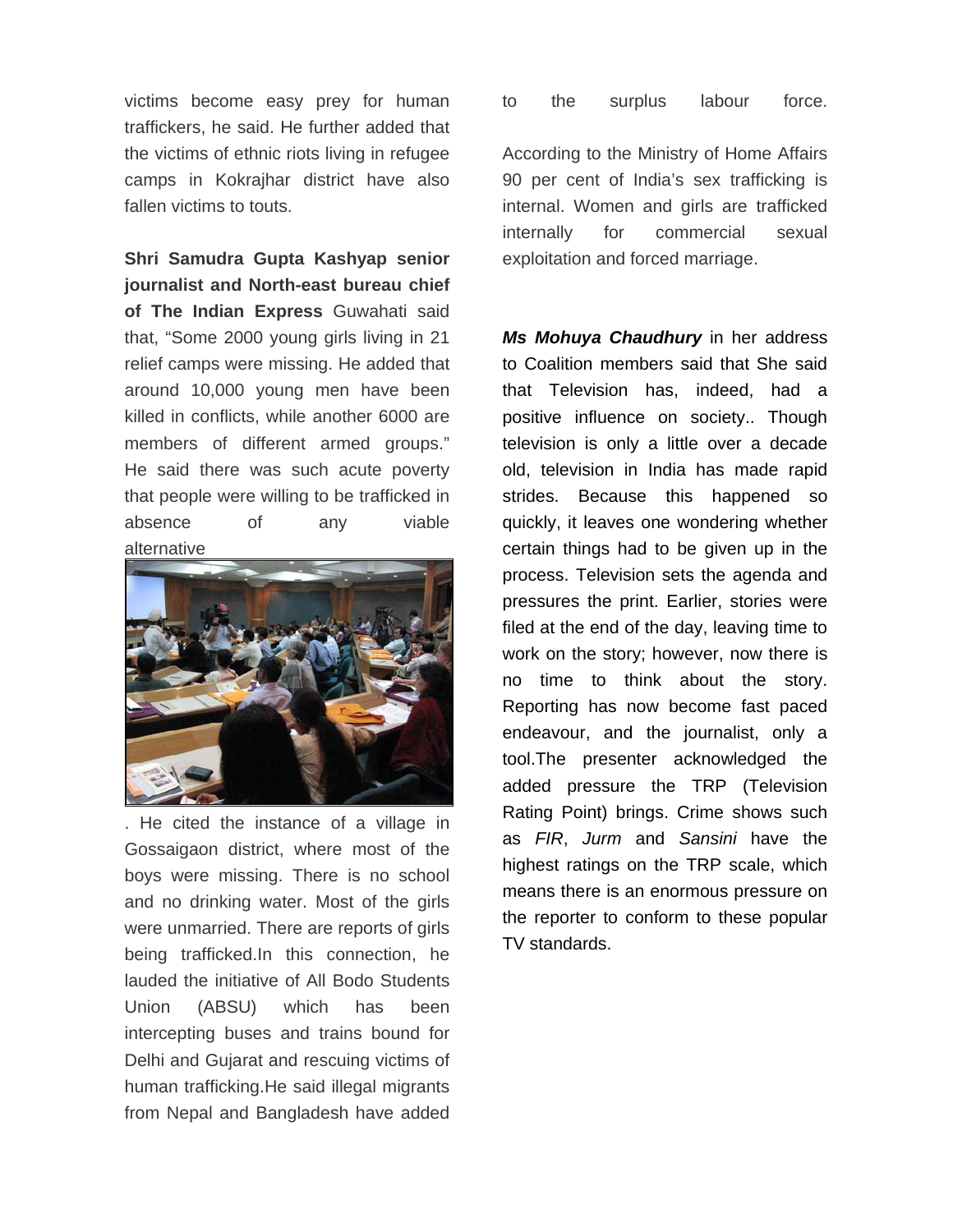

Making a note of the differences between Hindi and English news channel, the presenter noted that clashes between the Hindi and English media desks occur over how a story is to be presented. In the case of NDTV, which has an English and Hindi channel, debates centre around how to present the same story on these different channels. The presenter included that stories in Hindi often become sensationalised. Vernacular channels can make a huge difference in reportage if they look beyond sensational value. NDTV has strict guidelines, but even with these guidelines, there are misses. The presenter advised participants that finding a balance between ethical reporting and the pressures to sensationalize is a daily struggle. To evolve, journalists must learn from and connect with the stories. Journalists should specifically invest their time in human rights stories.

Though it is a big commitment, it is more than worth while. On BBC, they always go back and do follow-ups on the stories they present. Reporters in India too should do follow-up reporting on the stories they have presented. The print media has a long tradition of being responsible, but are now more than ever coming under the pressures of TV to become more sensational. Journalists must figure out the focus of the story and what the end point should be. Journalists should understand and be aware of the law (lawyers can be utilised for this purpose).The words and angle used are the backbone of a report, as they provide the human face in the story. When interviewing, journalists can not afford to make a person feel like a helpless victim; otherwise interviews can become hostile interrogations. Guidelines should be laid out describing how an interview is to be done, keeping in mind the interviewee's best interest. Interviews should have more thought behind them, and should not be carried out from across the table. If a child is to be interviewed, then the child's parents or guardians should be there. Journalists must take charge of the story and invest interest in it to represent it entirely ethically. She also emphasized that when interviewing a family, it is important to see whether or not the story ends there.

The utilization of hidden cameras in this way can represent the death of journalism, as the presenter put it. Unless it is a significant crime, using sting journalism as a method of reportage does not make sense. Rights-based reporting means that ethical guidelines must be laid down. When a pin-hole camera can go anywhere, no one is there to decide that a line is being crossed. It must be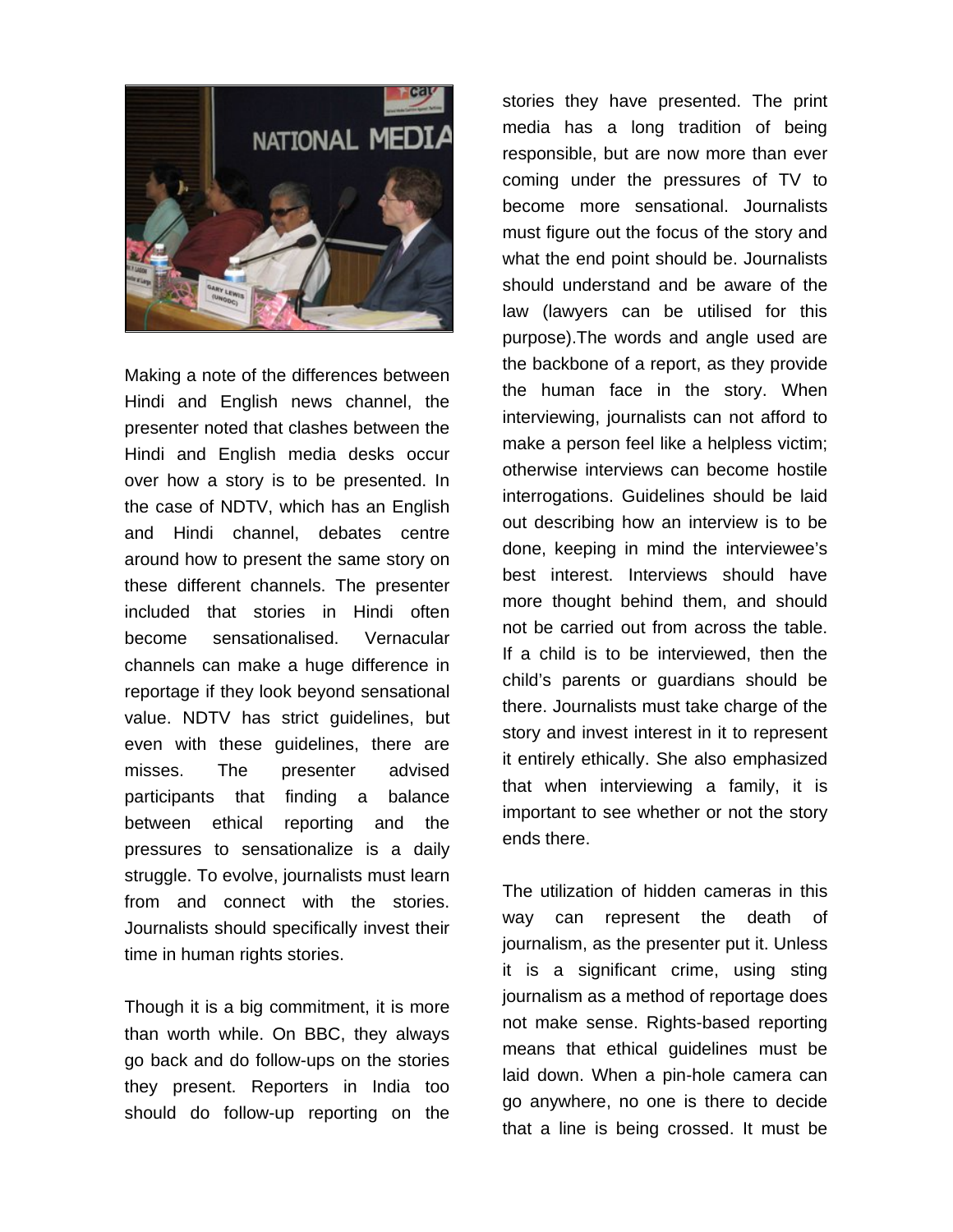kept in mind that NGOs are also subject to respecting the identity of those for whom they work. NGOs can not reveal identities through photographs placed on their websites or any other form of publications/broadcasts.

She said that these were the issues which were being discussed inside the coalition . She said that the coalition was at its infancy and it may take a long time to get it structured. Presently she said that it was a loosely bound group of right thinking journalists who were united for a cause.

**Shri Jai Shankar Gupta of the Dainik Hindustan** welcomed all the participants on behalf of the National Media Coalition. He said that the National Media Coalition is committed to Rights Based Reporting and today it is a large group of Journalists spread across India who are committed to do developmental Stories.



He said that the Problem of Trafficking has become a major problem across North India. He discussed at large the question of Media importance to

developmental stories and how stories of sensational nature is given priority . He said wrongful perceptions and denial of problems need to be countered through the media. Media campaigns to instigate the questioning of gender roles and gender discrimination and to project positive images of partnerships between women and men must be put into practice. To sensitise citizens in the plight of women and child victims and to change social attitudes toward the former, advocacy and information dissemination must happen through the media.

## **Points of Consideration for Rights-Based Reportage**

In telling the story, it is important for reporters to represent the best interest of survivors, making sure to include their voice. Narrating the incidents alone is not sufficient enough, as this only removes the focus from the factors leading to trafficking and VAW. In order to expose the root causes of trafficking and VAW, particular attention must be paid to these factors of vulnerabilities. Additionally, the role of authorities and the steps they have taken in reducing the factors of vulnerabilities, both the positive and negative, should be highlighted.

Stories must work to promote gender equity not only by being careful with words and gender representation, but also by creating a demand for progressive supportive, rehabilitative structures and services. Stories should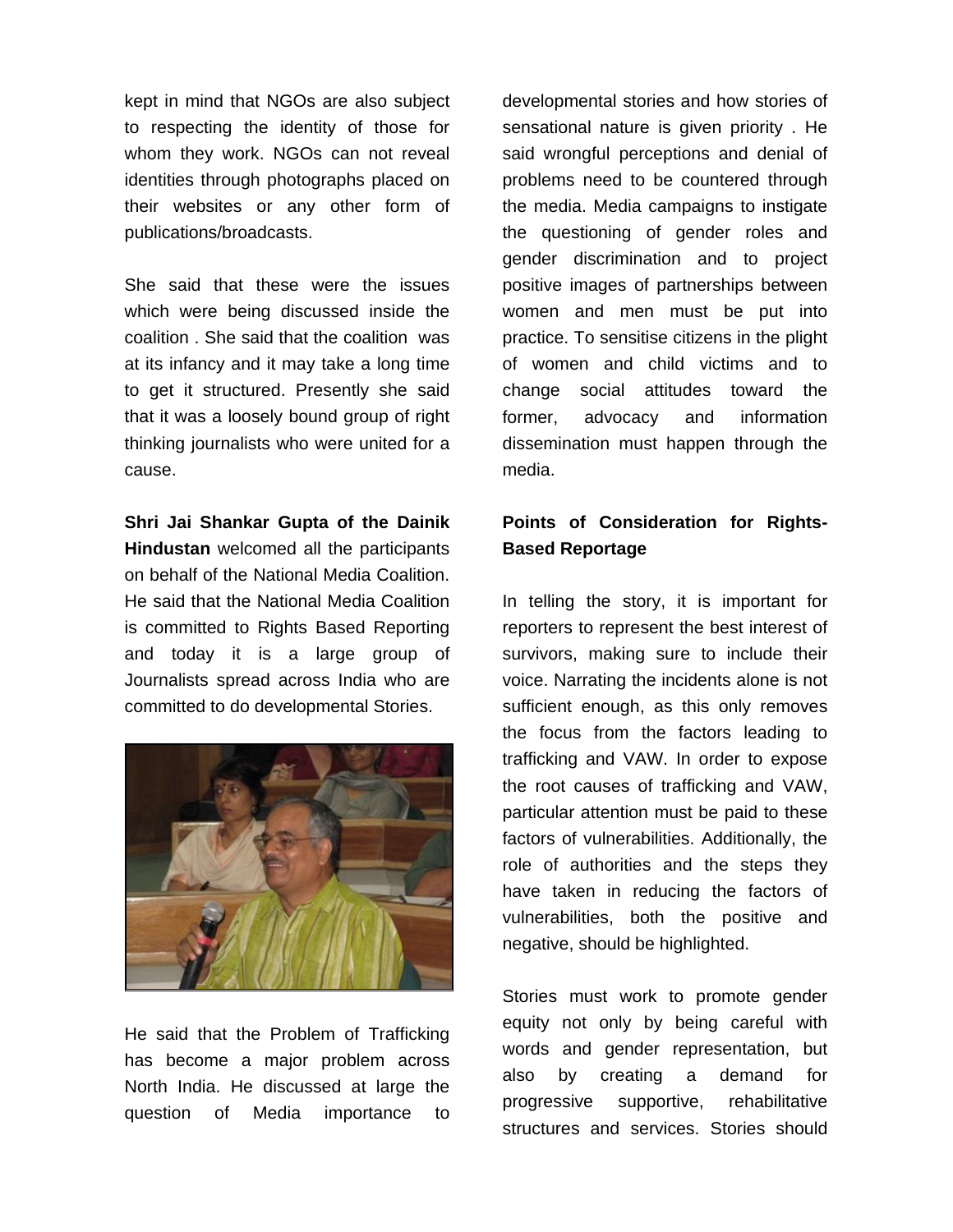also work to help the investigating and supporting agencies in an effort to move them to take further action. The presentation of sexual violence/abuse/ exploitation as a serious violation of human rights- it is not just a crime. If graphic details must be related or shown, they must relate to the story and be necessary, otherwise they are not needed. Stories are intended to increase public awareness and suggest possible course of actions. The story must help the community at large, and ways in which to deal with the problem must be identified. The word usage within a story must be sensitive and politically correct and must work to increase the public's understanding of the complex gender and power dynamics. Precaution must be taken not to promote stereotypes or prejudices and stories must not demean, insult, stigmatize or degrade victims.

#### **Don'ts**

- $\triangleright$  Readers or viewers must not be offended.
- $\triangleright$  Victims must not be re-victimized or criminalized
- ¾ Stories must not be sensationalized
- ¾ Stories should expose but not compound the situation
- $\triangleright$  Criminals must not be glamorized
- $\triangleright$  Stories should not cater to prurient interests

#### **Image Selection**

The images selected must have a rational connection with the content of the story and must not reveal the identity of

the survivor. Images must not be demeaning or degrading to survivors and neither should they be obscene, lascivious or sexual. The tone of print and broad cast must raise concern over the issue and must retain a serious mood and not lighten the gravity of the issue. In this context he questioned how satellite channels in order to get high TRPs sensationalize the Matter.



The information given must be accurate and must not add confusion to the facts or issues at hand. Inaccuracy negatively impacts the public's faith in the media as an institution. It should be remembered that reporting on crime *is* important, for it gives society an overall view of the criminal justice system. However, there is a need to balance the legal right to publish/ broadcast with the ethical responsibility to do so judiciously and meaningfully. For this to be, journalists and reporters must be kept up to date with the legal provisions pertinent to the issues of concern. Furthermore, coverage must be done in a timely and sensitive manner, appreciative of the needs of development. Moreover, there should be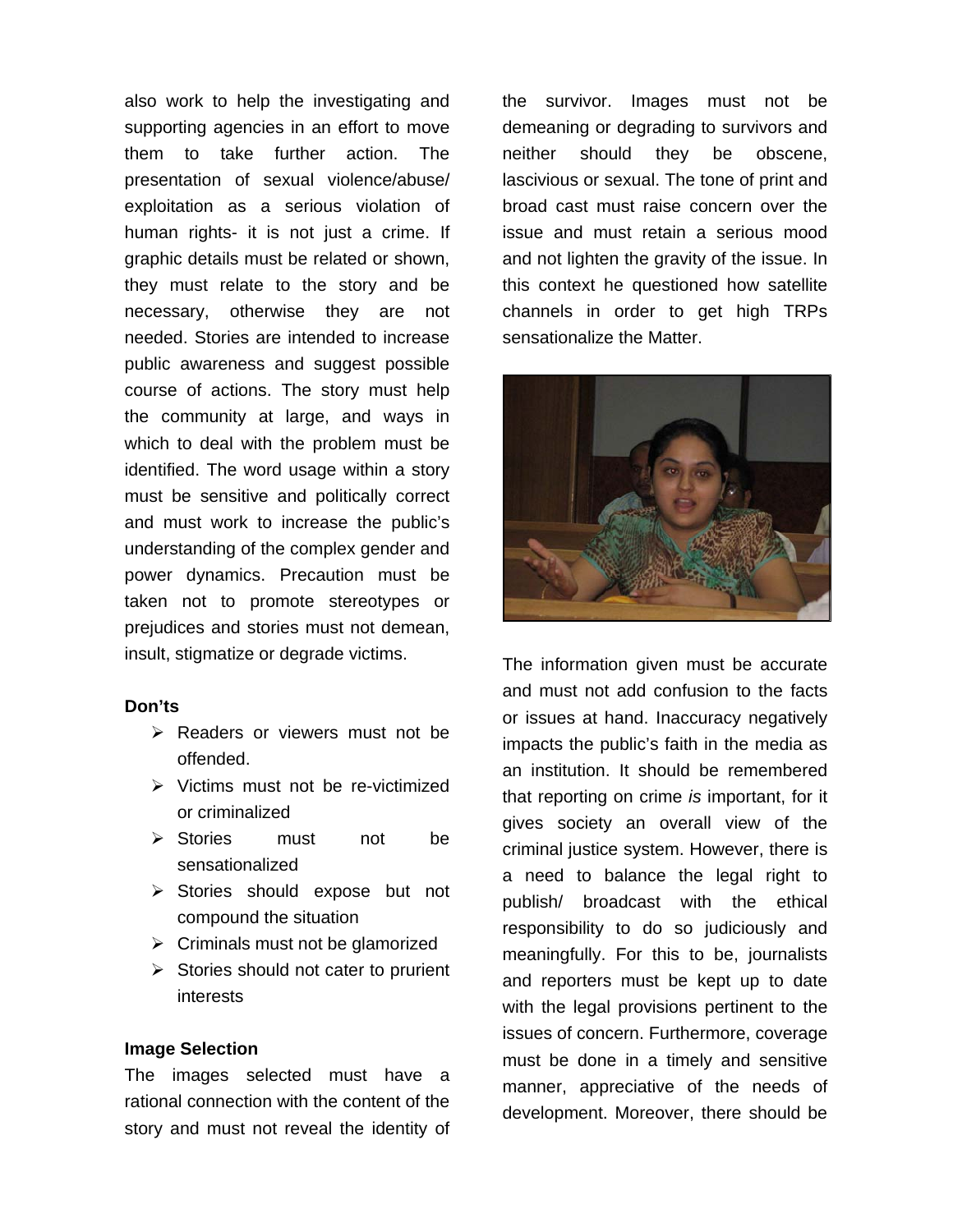follow up stories on cases until justice is met and perpetrators are punished.

It is important for all stakeholders to advocate for the removal of stigma. Highlighting the positive work NGOs have done contributes to the expansion of the NGO network, which brings in more support and builds upon their capacity as an organization. This further enables NGOs to help government agencies in the process of formulating and implementing policy. Moreover, this type of coverage motivates other to participate and do their part against exploitation.

**Shri P K Suman of the Prabhat Khabar** 

who is also a winner of UNDP Media Fellowship shared his experience as to how he has brought the Issue of Trafficked Children of Jharkand being brought to Delhi Haryana and Punjab into one of the focal point of Jharkhand Govt . *Prabhat Khabar*, a vernacular newspaper in Jharkhand , was able to report on the problem of girls from Jharkand, numbering around 45,000, being auctioned off for domestic work or fake marriages in Delhi Haryana and Punjab. Haryana's skewed sex ratio, as a result of the high girl-child mortality, exacerbates the situation and creates a greater demand for girls from Jharkhand to be bought for marriage and other forms of exploitation.

This course of action can be attributed to *Prabhat Khabar*'s partnership with Shakti Vahini, an NGO based on in Delhi, as an example of the press media and NGOs working together against trafficking and VAW. Shakti Vahini was able to divulge information to *Prabhat Khabar*, which was then able to act upon the information and run a news story. There have been other initiatives of partnerships within the media and NGO/CSOs. From these, many things have been learnt, particularly the difficulties media persons undergo. These partnerships have been carried out in Haryana, Chandigarh & Punjab.

While it is difficult to take these issues forward and bring solutions to light, it is possible through strong collaboration and far-reaching networking. He said that he has made several trips to Haryana to highlight the problems of Jharkhand girls who are being Trafficked in this region due to low sex Ratio. He explained that the shortage of women in Haryana has created a demand for women from other regions of the country who can do both farm work and also double up as wives. He has done a series of stories from Haryana which created a tremendous pressure on the Jharkhand Govt to draft a Plan of Action to combat Trafficking of Women. He has also done lot of Stories of Women of Jharkhand who have been trafficked to Haryana from the Nari Niketan after they were rescued.While concluding he said that the problem of Female Foeticide in Haryana has become a issue of concern to many govts in the Eastern part of the country like Jharkhand, Bengal Assam , Uttar Pradesh Bihar etc..He said that all Journalists should work together to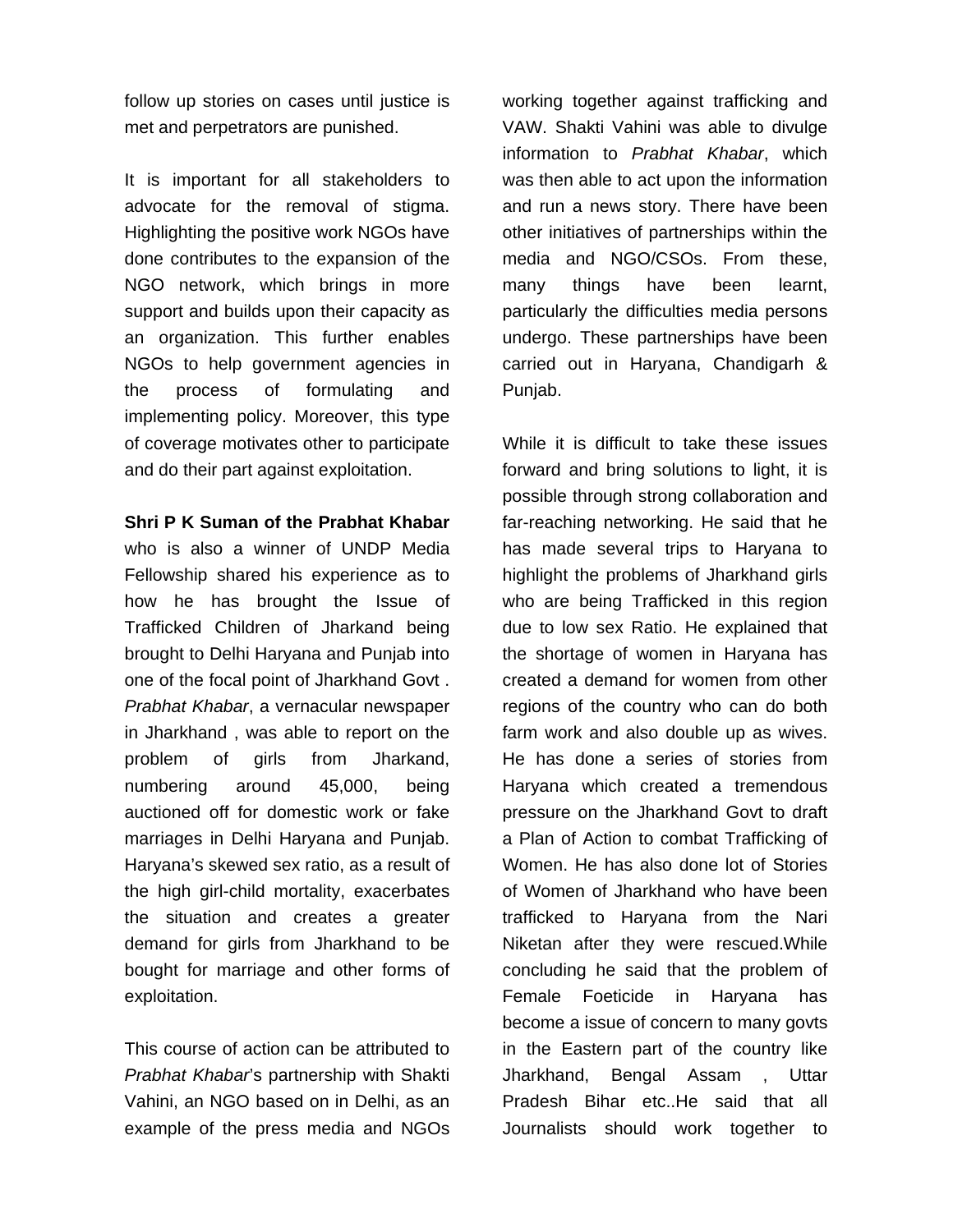highlight the various dimensions of Female Foeticide. It is important specially for the vernacular media to present the right image of the girl child and also educate the public of the very serious ramification of Female Foeticide in the region. He said that the problem of foeticide was linked to changing people perception towards women and he said that the media can play a important role in this.

**Shri PM Nair presented a paper / power point on ANTI-HUMAN TRAFFICKING -** *Prevention, Prosecution and Protection.* 

He said that the Project Objective was to work towards prevention of trafficking of persons into, in, and from India by strengthening the capacity of Indian law enforcement officers and raising their awareness in respect of trafficking. Among the various activities was Training of police and prosecutors , Standard Operating Procedures (SOPs) and Protocols, Integrated Anti Human Trafficking Units, Networking among stakeholders , Supporting Shelter Homes..



*(Shri PM Nair speaking at The National Media Coalition Meeting at New Delhi)* 

## *The Project had developed the Following Manuals for the Anti Human Trafficking Initiatives*

- 1. SOP on Investigation on Crimes of Persons Trafficked for Commercial Sexual Exploitation
- 2. Protocol on Interstate Rescue and Post Rescue Activities Relating to Persons Trafficked for Commercial Sexual Exploitation
- 3. Protocol on Structure and Function of Integrated Anti Human Trafficking Units
- 4. Compendium of Best Practices by Law Enforcement Agencies in Anti Human Trafficking
- 5. Compendium on Best Practices by NGOs in Anti Human Trafficking
- 6. Legal Framework in AHT
- 7. SOP on Investigation on Crimes of Persons Trafficked for Forced Labour
- 8. SOP on Prosecution of Crimes of **Trafficking**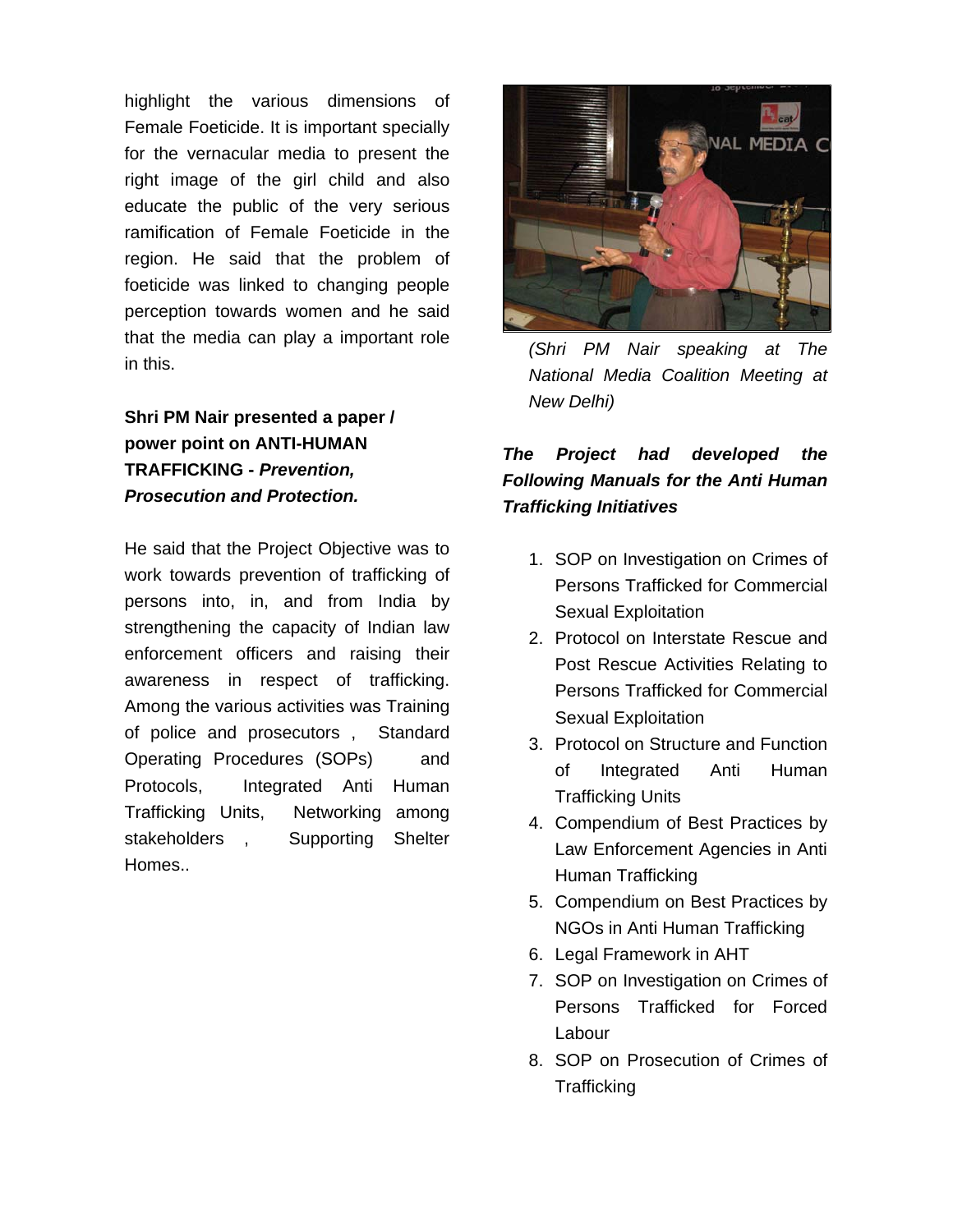- 9. Manual on Psychosocial Intervention (Police & Prosecution)
- 10. Training Manual (Prosecutors)
- 11. Training Manual (Police)
- 12. Manual on Victim Care and **Protection**
- 13. SOP on Prevention of Anti Human **Trafficking**
- 14. Awareness Tools (Posters )

## *He gave a brief account of The Achievements of the Project*

- ¾ Police Officers Trained : 7795
- ¾ Prosecutors Trained : 827
- ¾ Nodal Training Cells (NTCs) established in Goa, Andhra Pradesh and West Bengal
- ¾ Nodal Police Officers network established
- ¾ Nodal NGOs networks established

## *Outputs with Trained Police Officers (January – June 2007)*

- $\triangleright$  Rescue operations : 96
- $\triangleright$  Victims rescued : 662
- $\triangleright$  Minors rescued : 138
- $\triangleright$  Traffickers arrested : 1008
- $\triangleright$  Customers arrested : 220
- $\triangleright$  Traffickers convicted : 2

### *Places of exploitation closed down :*

- $\triangleright$  AP 8 and
- $\triangleright$  Goa 1

### **Conviction of traffickers:**

 Andhra Pradesh became the first Project State to witness 2 successful convictions since the inception of the project in the year 2006. This is the first time that traffickers are getting convicted by a court of law in the State of AP. It is also for the first time that hotels and other places of exploitation are being closed down due to intervention of the police and the Magistrate.

## *In his very impressive presentation he appealed to the Media for :*

- $\triangleright$  Sensitive media reporting has protected victims rights
- $\triangleright$  Media is an effective tool in prevention – awareness generation – whistleblower
- $\triangleright$  Enhanced corporate involvement
- $\triangleright$  Provided a platform for networking amongst stakeholders
- ¾ Created a momentum on Anti-Human Trafficking (AHT) – Mission Against Trafficking (MAT)

**Shri Ajit Joy, UNODC** in his brief presentation spoke about the need of Rehabilitation homes for Trafficked Victims. He said that among his various visits and interaction with the various Govt run home he found the facilities much more managed then the NGO run home. He said that there were many homes across the country managed by the government which needed management and skill support. He said that if they could be strengthened it would meet a long standing demand for Rehab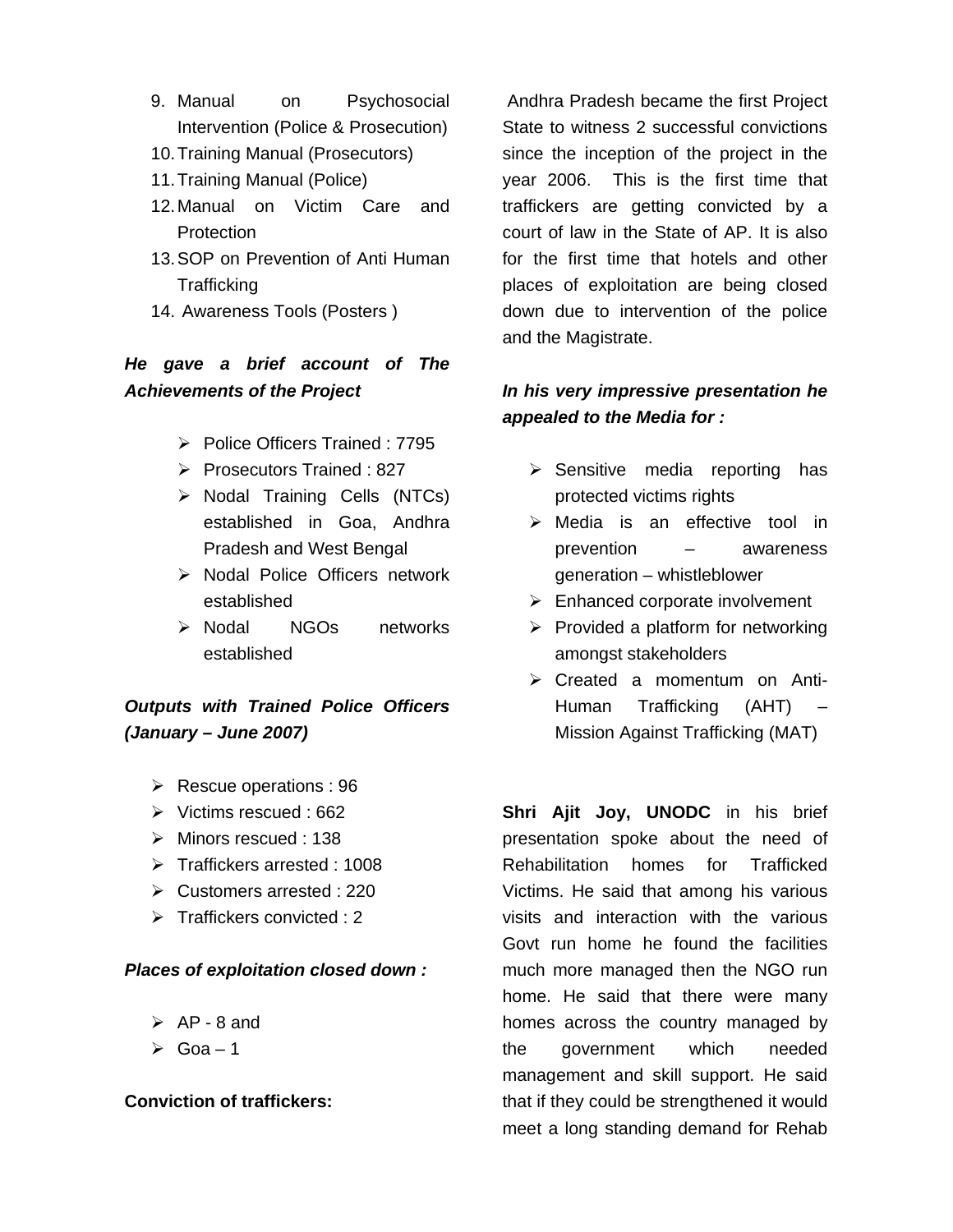homes. He said that he was also against institutionalizing the victims in a Rehab home. He said that avenues needed to be explored as to how victims could be reintegrated into the society rather than to be institutionalized in a Rehab Home.

He appealed to the Media to develop a consensus on the issue and said that Media should also report as to how these homes run by the government could be strengthened.

*Ruhani Kaul of Indian Express* gave a presentation on the Pictorial Research she had conducted on Female Foeticide in Haryana . She said that the Pictorial presentations were done as a part of a Research Initiative she had done with National Foundation of India. She said that she had traveled across Haryana and came out with this research as to how the problem of Female Foeticide was giving rise to Trafficking in all the regions in North India. She said that the research carried was presented in many places and CNN/IBN had displayed it on its website. She said that she was very devoted to this issue and said that as an individual reporter she was continuously doing stories on Foeticide. She said that social issues needed a lot of attention of journalists as it was all about changing peoples lives.

#### **Coalition Planning Session**

The coalition member had an internal meeting after the Speakers sessions ended and the Key Decisions Taken were :



- 1. Overhauling of the Media Coalition Website
- 2. Making Blog accessible to each and every one
- 3. Focussing more on the vernacular **Medium**
- 4. Address and contact details of all Journalists to be loaded
- 5. State Chapters not to be formed till the National Chapter gets strengthened
- 6. Approaching agencies for Fund Raising
- 7. Arrange more workshops and meetings specially in Far Flung areas
- 8. Special Focus on North East and Tribal areas of Jharkhand , West Bengal Orissa.
- 9. More exchange of Information required
- 10. Making the Coalition more structured.
- 11. Support and partnership for UNGIFT conference
- 12. Secretariat of Media Coalition to be strengthened.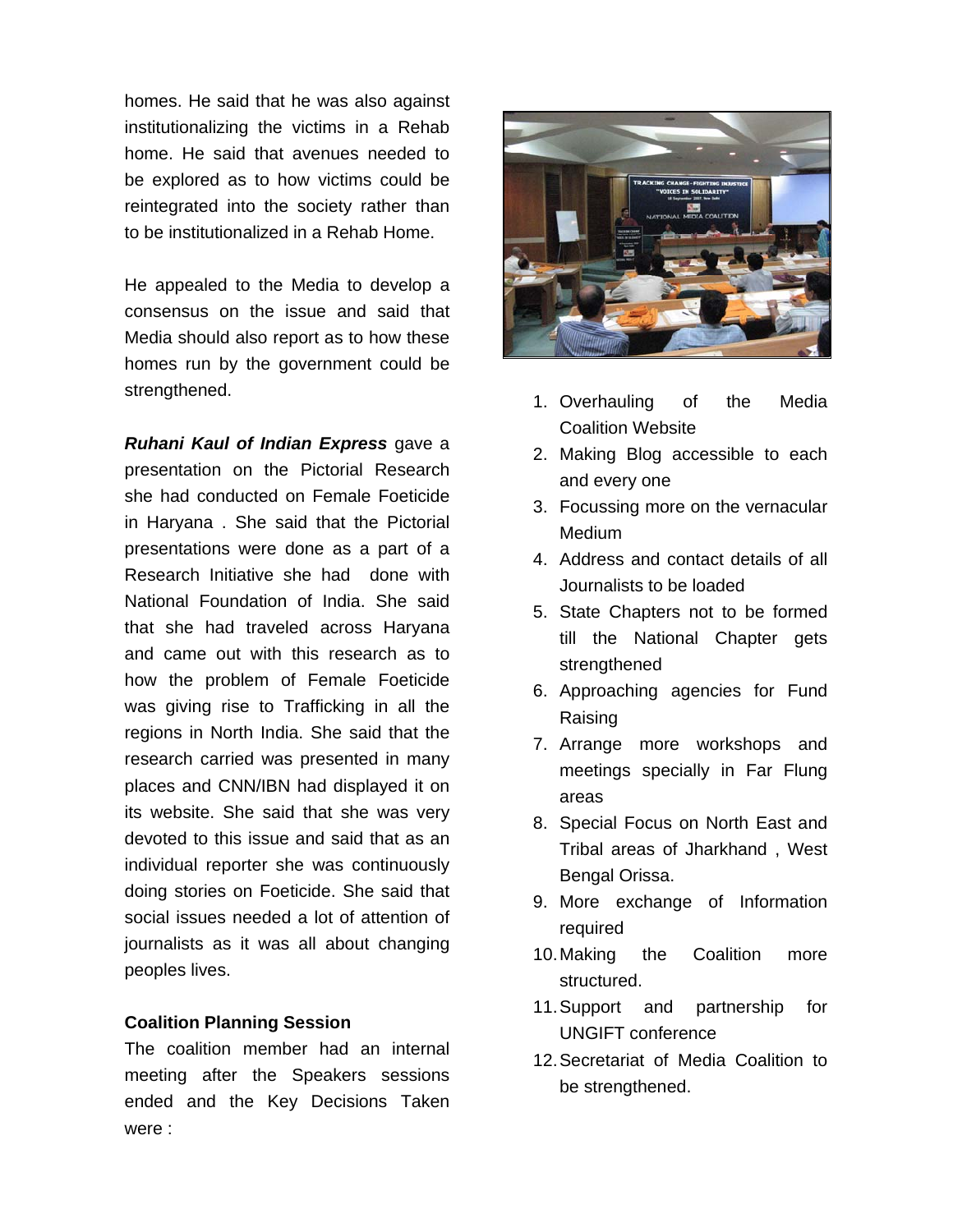### *LIST OF INVITEES*

| S.N            | Name                       | Organization                                                                                  |
|----------------|----------------------------|-----------------------------------------------------------------------------------------------|
| 1              | PAYAL SAXENA               | THE WEEK                                                                                      |
| $\overline{2}$ | <b>ARCHANA JYOTI</b>       | МI                                                                                            |
| 3              | <b>ARCHANA</b><br>TAMANG   | <b>UNIFEM</b>                                                                                 |
| 4              | <b>PRABHAKAR</b><br>THAPA  | <b>GOLD</b>                                                                                   |
| 5              | <b>MOHAN</b>               | <b>NDTV</b>                                                                                   |
| 6              | <b>RAHUL SARMA</b>         | <b>NETV</b>                                                                                   |
| $\overline{7}$ | <b>SAPTARSHI MAITY</b>     | <b>STOP</b>                                                                                   |
| 8              | PRAMOD KR.<br><b>SUMAN</b> | <b>PRABHAT</b><br><b>KHABAR</b>                                                               |
| 9              | <b>MANEET SINGH</b>        | <b>NETV</b>                                                                                   |
| 10             | Dr. P M NAIR               | <b>UNODC</b><br><b>PROJECT</b><br><b>CORDINATOR</b><br><b>TRAFFIC</b>                         |
| 11             | SNEHA KHAN                 |                                                                                               |
| 12             | <b>ADARSH PANDEY</b>       | <b>NEPAL ONE</b>                                                                              |
| 13             | RITU BHARDWAJ              | <b>STAR NEWS</b>                                                                              |
| 14             | <b>MEGHA THAKORE</b>       | Doordarshan                                                                                   |
| 15             | SANJAY MISHRA              | <b>DAINIK BHASKAR</b>                                                                         |
| 16             | S.K PAL                    | <b>V MEDIA</b>                                                                                |
| 17             | <b>KAMAL GANOTRA</b>       | CIF                                                                                           |
| 18             | S. JAGADEEP                | AMRITA .T. V.                                                                                 |
| 19             | <b>SPURTHI REDDY</b>       | <b>NCPCR</b>                                                                                  |
| 20             | <b>MABOOD AHMOD</b>        | <b>SHAKATI VAHINI</b>                                                                         |
| 21             | AJAY KUMAR                 | <b>SHAKTI VAHINI</b>                                                                          |
| 22             | PRAFULLA JHA               | L.L.B T I                                                                                     |
| 23             | ARTI MAHAJAN               | <b>UNODC VIENNA</b>                                                                           |
| 24             | KHMA PANKAJ                | RAJ EXPRESS                                                                                   |
| 25             | <b>PINAKI ROY</b>          | <b>GROUP</b><br><b>DEVELOPPEMENT</b><br><b>SOUTH ASIA</b><br><b>REGIONAL</b><br><b>OFFICE</b> |
| 26             | <b>RAGHAW</b>              | THE INDIA<br><b>EXPRESS</b>                                                                   |
| 27             | <b>AZAD JAYAN</b>          | <b>MANORAMA</b><br><b>NEWS</b>                                                                |
| 28             | <b>PUNITI</b>              | <b>FUNELEM</b>                                                                                |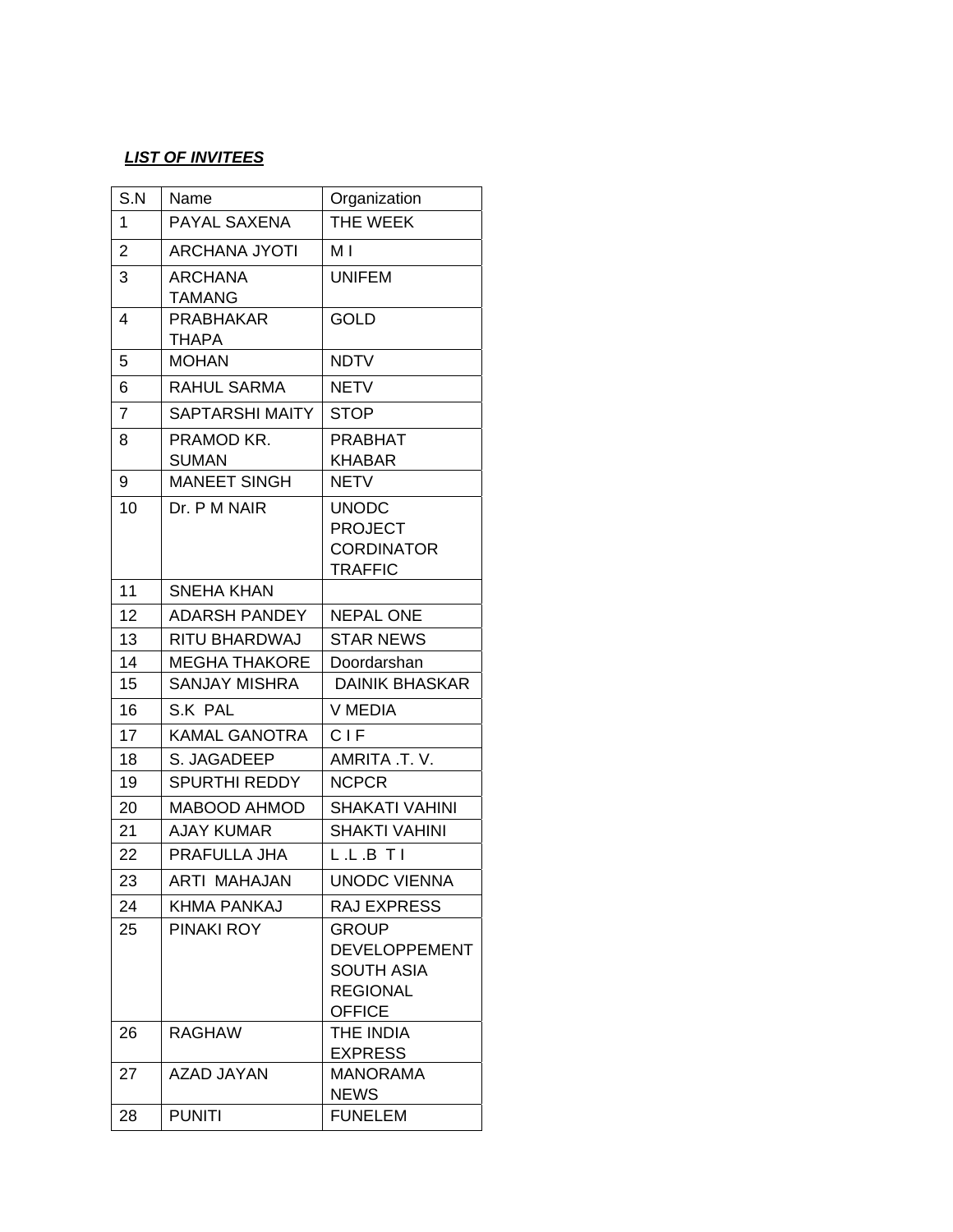| 29 | RUHANI                              | <b>INDIA EXPRESS</b>              |
|----|-------------------------------------|-----------------------------------|
| 30 | <b>PRETAM</b>                       | THE PIONEER                       |
|    | <b>SRIVASTAVA</b>                   | <b>LUCKNOW</b>                    |
| 31 | <b>VINEET KUMAR</b>                 | <b>MMTV</b>                       |
| 32 | VANDANA<br>MAHAJAN                  | <b>UNIFEM</b>                     |
| 33 | <b>VIJAY PANDEY</b>                 | <b>SHAKTI VAHINI</b>              |
| 34 | <b>REEMA</b>                        | <b>UNODC</b>                      |
| 35 | <b>SUKUMAR</b>                      | <b>NNLRJ</b>                      |
| 36 | <b>RANJEET</b>                      | <b>NNLRJ</b>                      |
| 37 | SANGEETA JOHAL                      | <b>HINDUSTAN</b><br><b>TIMES</b>  |
| 38 | <b>MANOJ</b>                        | <b>DD NEWS</b>                    |
| 39 | <b>BHANNA PANDEY</b>                | <b>SWATANTRA</b><br>BHARAT        |
| 40 | <b>GITA GUPTA</b>                   | <b>UNIFEM</b>                     |
| 41 | PINKY PRADHAN                       | <b>UNODC</b>                      |
| 42 | SWATI SINGH                         |                                   |
| 43 | NIDHI KINDRA                        |                                   |
| 44 | KHAGEN KALITA                       | <b>ASOMIYA</b><br><b>PRATIDIN</b> |
| 45 | <b>SHAZIA</b>                       | <b>STAR NEWS</b>                  |
| 46 | <b>TERNANDEN</b><br><b>FRAKEY</b>   | <b>NDTV</b>                       |
| 47 | VIDYA KRISHAN                       | НT                                |
| 48 | <b>KAYAN BAROOH</b>                 | <b>ASSAM TRABUNE</b>              |
| 49 | <b>SACHITA</b>                      | <b>UNIFEM</b>                     |
| 50 | <b>GOUTAM HORE</b>                  | KOLKATA T. V                      |
| 51 | <b>ANU HORE</b>                     | <b>KOLKATA T.V</b>                |
| 52 | <b>SUPRITAM</b><br><b>BANNERJEE</b> | AAJ TAK                           |
| 53 | <b>MEENA SAHGAL</b>                 | <b>U.S EMBASSY</b>                |
| 54 | ANUJA<br><b>UPADHAYAY</b>           | <b>UNIFEM</b>                     |
| 55 | S. G. KASHYAP                       | THE INDIAN<br><b>EXPRESS</b>      |
| 56 | <b>PRANAVA</b><br><b>CHAUDHARY</b>  | <b>TIMES OF INDIA</b>             |
| 57 | MANISHA BHALLA                      | <b>DAINIK BHASKAR</b>             |
| 58 | <b>SURENDAR</b><br><b>SINGH</b>     | SHAKTI VAHANI                     |
| 59 | SANDEEP JHA                         | <b>D D NEWS</b>                   |
| 60 | ANU                                 | AMRITA T.V.                       |
| 61 | SEKHAR                              | THE SENTIHIL<br><b>JUGANKHA</b>   |